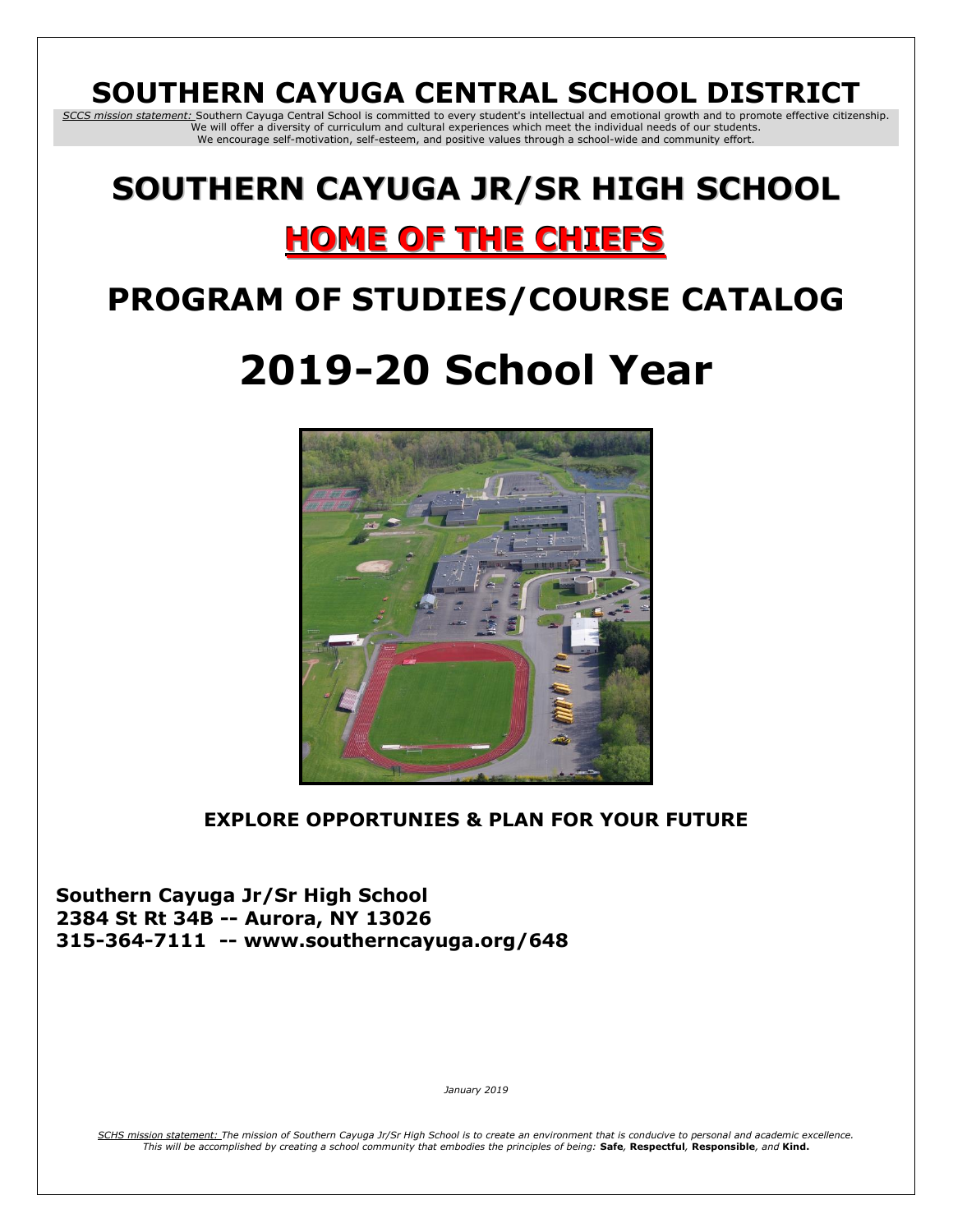Dear SC Jr/Sr HS Students,

You are living and learning in a dynamic, evolving and exciting time. During your lifetime you are certain to find opportunities and experiences that surpass those of previous generations. As you advance through your educational experience it is essential that you develop the knowledge and skills necessary for success and well-being in a 21<sup>st</sup> century world. Strive to become collaborators, critical thinkers, problem solvers, creators, communicators and seekers of knowledge.

Southern Cayuga Jr/Sr High School offers a rich and diverse program of studies. Our course options are updated yearly to reflect the changes and additions to the curricula. There are distinct courses at the Jr and Sr HS level for our students that encompass fine arts, STEAM, PE, core area courses (including AP and college course offerings), PE, and BOCES offerings. I urge you to take full advantage of these classes as well as extra-curricular opportunities. Our goal for each student is to assist in becoming a well-rounded high caliber graduate. I encourage you to seek a path for yourself that is challenging, balanced and manageable. I urge you to find an area of study that you are passionate about. The experiences you can have in programs will support your future endeavors and increase your options for post-secondary study.

Each year students and parents are asked to decide on a course of study, especially at the 9-12 grade level. Students and parents must reflect on students' strengths, interests, and teacher recommendations. Our Sr HS counselor will assist in reviewing a student's academic record to insure that the appropriate courses are chosen. Students and parents are encouraged to take time to review the choices and options for study in this booklet.

This booklet describes the courses offered for grades 7-12 and what NYS Education regulations require. Introducing students in all grades to our 2019-20 program is completed with the assistance of our junior and senior high school counselors. Parents are invited to consult with our school counselors to review anticipated scheduling choices. Tentative schedules are mailed home for all grade levels prior to the start of the next school year. Please review the list of courses and call or email if you have questions or concerns.

Sincerely,

Luke Carnicelli, Jr/Sr HS Principal [carnicellil@southerncayuga.org](mailto:carnicellil@southerncayuga.org)

## **OUR SCHOOL MISSION**

The mission of Southern Cayuga Jr/Sr High School is to create an environment that is conducive to personal and academic excellence. This will be accomplished by creating a school community that embodies the principles of being: **Safe, Respectful, Responsible, and Kind.**

## **STATEMENT ON NON-DISCRIMINATION**

The Southern Cayuga Central School District does not discriminate on the basis of race, color, national origin, sex, disability, or age in its programs and activities and has adopted grievance procedures that provide for prompt and equitable resolution of complaints alleging discrimination. The following person has been designated to handle inquiries regarding the non-discrimination policies: Compliance Officer: School Psychologist, Southern Cayuga CSD (315-364-7111).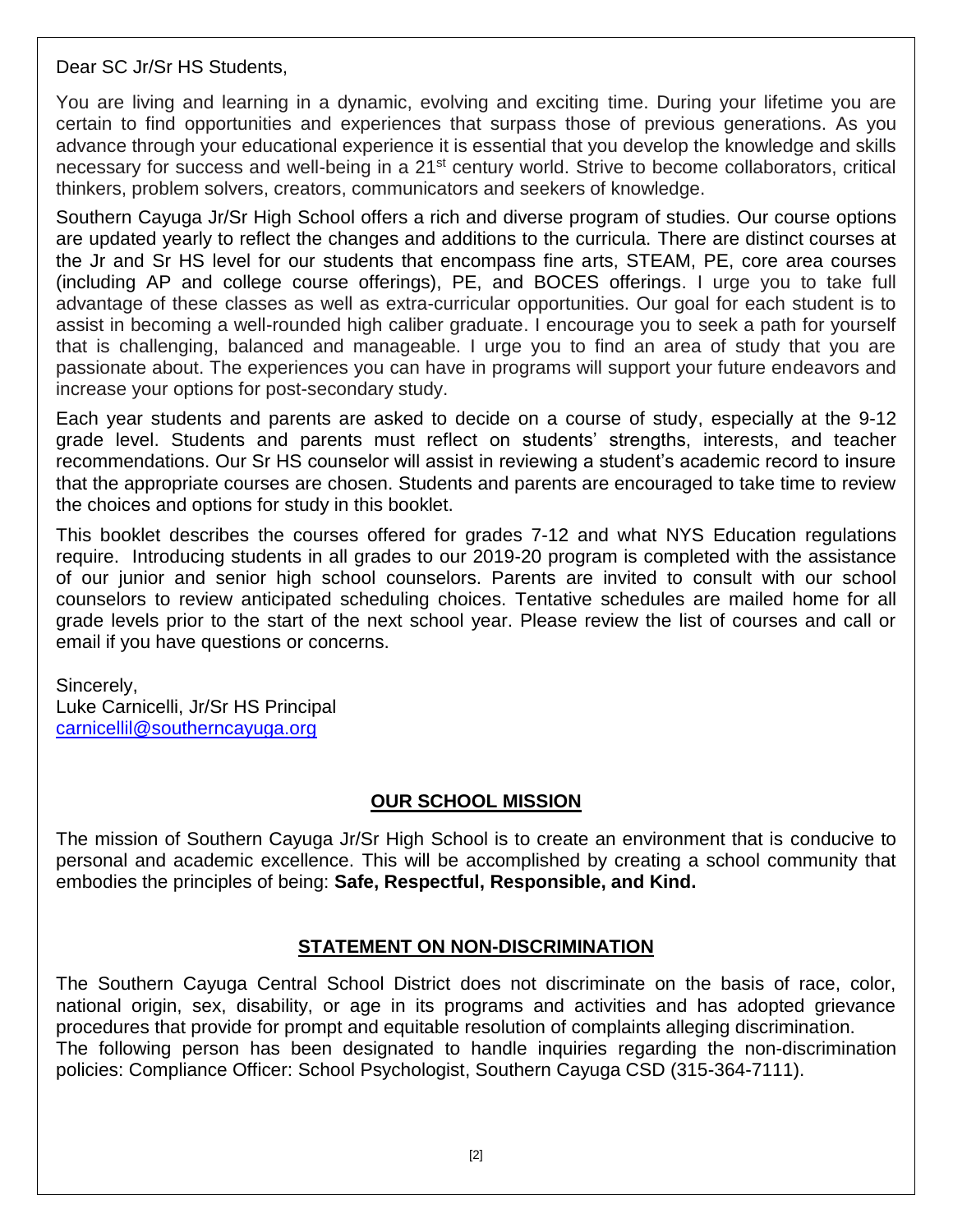# **TABLE OF CONTENTS**

## **Content Areas/Topics Page**

| <b>AgriScience</b>                         | 15        |
|--------------------------------------------|-----------|
| Art                                        | $13 - 14$ |
| Cayuga-Onondaga BOCES Offerings            | 17        |
| <b>Course Offerings</b>                    | 5         |
| <b>Course Eligibility (Honors/College)</b> | 6         |
| <b>English</b>                             | $7 - 8$   |
| <b>Graduation Requirements</b>             | 3         |
| Jr High School Courses and Schedule        | $18 - 21$ |
| <b>Mathematics</b>                         | $11 - 12$ |
| <b>Music</b>                               | $14 - 15$ |
| <b>Physical Education</b>                  | 17        |
| <b>Science</b>                             | $12 - 13$ |
| <b>Social Studies</b>                      | $8 - 10$  |
| <b>STEM/Technology</b>                     | 16        |
| <b>World Language (Spanish)</b>            | 13        |
| <b>Yearly Look at Sr High School</b>       | 4         |

## **SCCS & NYS GRADUATION REQUIREMENTS**

Graduation requirements for NYS diploma types are listed on the following pages. The NYS Board of Regents sets graduation standards for schools in New York State, currently 22 HS credits. In 2007, the SCCS BOE set a higher standard for students. **Beginning with the Class of 2012, all students must pass the required Regents exams, and earn 26 HS credits (exceptions to the credit total may occur).** Guidance staff/Principal will assist students in planning their program to ensure completion of requirements; students must realize the necessity of meeting all the requirements. For more specific information on graduation requirements, please see the SCJSHS website: **(http://www.southerncayuga.org/648)** or the NYS Education Department link: **(http://www.nysed.gov)**

## **COLLEGE CREDIT (see page 6)**

Students who take advanced placement or college credit courses should contact the college they plan to attend after the course is finished to ensure that the institution will grant credit for this work. Students taking courses associated with AP, SUPA, CCC, or TC3 can be reasonably certain that credit will transfer to most colleges. **AP/SUPA/CCC/TC3 or other college credit courses will have additional costs for either the exam or for the awarding of college credits. If you register for an AP course, you must take the AP exam. All payments for college and AP courses are due shortly after the course begins.** 

## **ONLINE HIGH SCHOOL OR COLLEGE COURSES FOR HIGH SCHOOL CREDIT**

Any course taken from anyone other than a Southern Cayuga Central School instructor to be used as High School Credit must be pre-approved by the Jr/Sr High School Principal.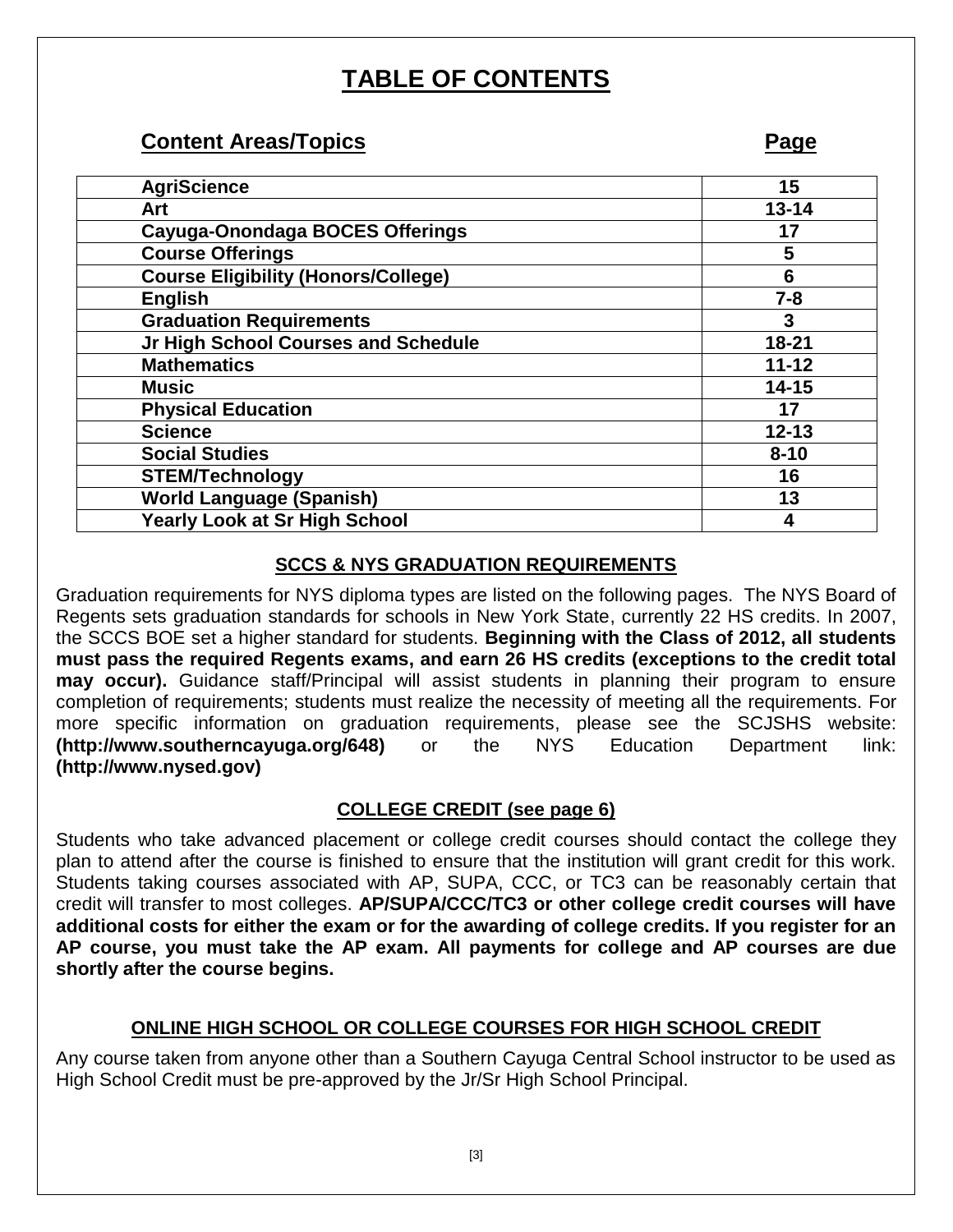# **SCCS SR HS GRADE 9-12 SCHEDULE**

Senior high school students will follow a traditional single period (41-minute period) schedule. Each day, students will begin with their 1<sup>st</sup> period class from 7:40-8:26 followed by an advisement period from 8:29-8:47. During advisory all students in grades 9-12 have this time free to meet with their teachers or participate in a school activity, club or organization. The Sr High School offers a full range of courses and electives, including advanced placement, college courses, STEAM prep programs in agriculture and technology education for career preparation, and fine arts programs in music and art. Spanish is the language offered at SC Jr/Sr High School. Students at SC Sr HS need 26 HS credits to graduate.

## **YEARLY LOOK AT SCCS SR HIGH SCHOOL (Grades 9-12)**

**Advanced Regents Diploma:** Total Credits needed for graduation: 26

| 9 <sup>th</sup> Grade | 10 <sup>th</sup> Grade | 11 <sup>th</sup> Grade    | 12 <sup>th</sup> Grade |
|-----------------------|------------------------|---------------------------|------------------------|
| English 9             | English 10             | English 11*               | English 12             |
| Global Studies 9      | Global Studies 10*     | US History & Gov't*       | Economics & Gov't      |
| Algebra I*            | Geometry*              | Algebra II*               | Elective               |
| Earth Science*        | Living Environment*    | Chemistry*                | Elective               |
| Spanish II            | Spanish III            | Elective                  | Elective               |
| Art/Music/Tech        | Health/Elective or SH  | Elective                  | Elective               |
| Elective              | Elective               | Elective                  | PE 12/Senior Seminar   |
| PE 9/Lab              | PE 10/Lab              | PE 11/Lab                 |                        |
|                       |                        |                           |                        |
| Total Credits: 7.5    | Total Credits: 7.5     | <b>Total Credits: 7.5</b> | Total Credits: 6.5     |

**Note:** \* Indicates Regents exam that must be passed with a **65** or higher \* Students who wish to substitute a 5-unit sequence in CTE/BOCES, Music or Art in place of the 3 credits of Spanish must check with their counselor to ensure the graduation requirements will be met.

## **Regents Diploma:** Total Credits needed for graduation: 26

| 9 <sup>th</sup> Grade     | 10 <sup>th</sup> Grade    | 11 <sup>th</sup> Grade    | 12 <sup>th</sup> Grade |
|---------------------------|---------------------------|---------------------------|------------------------|
| English 9                 | English 10                | English 11*               | English 12             |
| Global Studies 9          | Global Studies 10*        | US Hist & Gov't*          | Economics & Gov't      |
| Pre Alg or Algebra I*     | Algebra I* or Geometry    | 3rd Math                  | Elective               |
| Sci in Society or         | Living Environment*       | 3 <sup>rd</sup> Science   | Elective               |
| Earth Sci*                |                           |                           |                        |
| Spanish II or Sequence    | Health/Elective or SH     | Elective                  | Elective               |
| Art/Music/Tech            | Spanish III or Sequence   | Elective                  | Elective               |
| Elective                  | Elective                  | Elective                  | PE 12/Senior           |
|                           |                           |                           | Seminar                |
| PE 9/Lab                  | PE 10/Lab                 | <b>PE 11</b>              |                        |
|                           |                           |                           |                        |
| <b>Total Credits: 7.5</b> | <b>Total Credits: 7.5</b> | <b>Total Credits: 7.5</b> | Total Credits: 6.5     |

**Note:** \* Indicates Regents exam that must be passed with a **65** or higher

\* Students with an IEP have access to the Safety Net (or low pass option) for meeting state testing requirements.

\* Students who wish to substitute a 5-unit sequence in CTE/BOCES, Music or Art in place of the 3 years of Spanish must check with their counselor to ensure the graduation requirements will be met.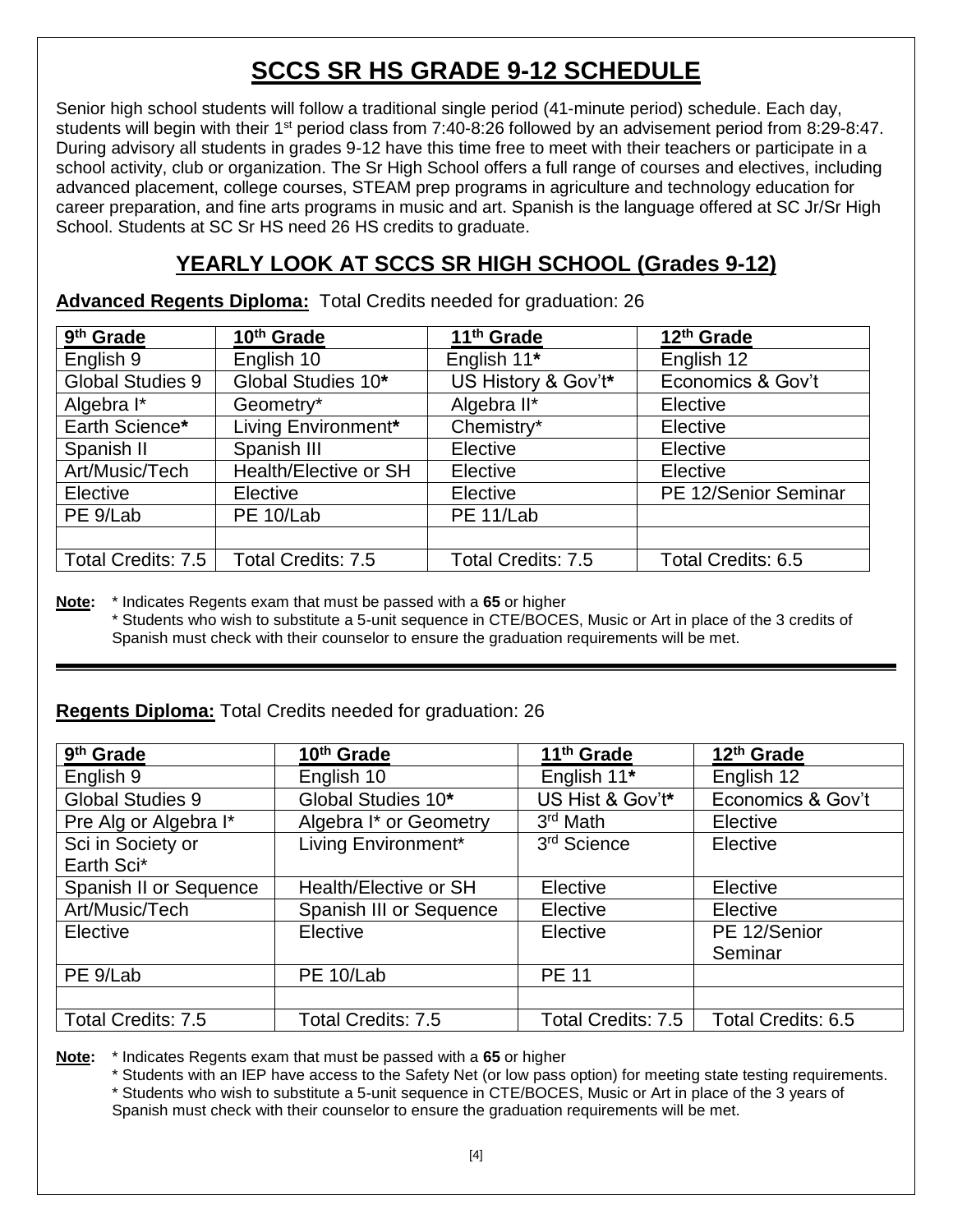#### *Proposed Sr High School COURSE OFFERINGS 2019-20*

#### **English**

English 9 Honors English 9 English 10 Honors English 10 English 11 Honors English 11 English 12 SUPA English (WRT 105 & ETS 181) **Creative Writing History and Structure of the English Language** Sports & News Journalism

#### **Social Studies**

Global History and Geography 9 Honors World History 9 Global History and Geography 10 AP/Honors World History 10 US History and Government SUPA American History (HST 101 & 102) Government in Action & Economics SUPA Public Affairs & Economics (PAF 101 & ECN 203) **SUPA Psychology (PSY 205) SUPA Intro to Sociology (SOC 101)**

#### **Mathematics**

Pre-Algebra Algebra I Algebra I Enriched **Geometry** Geometry Enriched Algebra II Algebra II Enriched Personal Finance Intro to Statistics Computer Coding AP/CCC Calculus I (MATH 108)

#### **Science**

Science in our Society Earth Science Living Environment CCC Forensics (Chem 108) **Chemistry**  Robotics & Programming Physics

#### **Spanish**

Spanish I Spanish II Spanish III Spanish IV/CCC Elementary Spanish I (SPAN 101) Spanish V/CCC Elementary Spanish II (SPAN 102)

#### **Art**

 Studio in Art Drawing and Design for Production (DDP) Sculpture I & II Digital Photography & Graphic Arts Animation Studio Drawing & Painting CCC Photoshop (ART 252)

#### **Music**

**Concert Band Chorus Music Technology Survey of Modern Instruments Instrumental Ensembles Jazz Ensemble**

#### **AgriScience**

 Plant Science Pre-Veterinary Science  **Technologies in Ag Precision Ag Ag Leadership Ag Communications**

#### **STEM/Technology**

 Principles of Engineering (POE) Energy Applications Production Systems Aerospace Technology Emerging Technologies

#### **Health and PE**

**Physical Education (required each year) CCC Weight Training (PE 144) Health International Cuisine**

#### **Other**

 Senior Seminar Independent Study (See Guidance) BOCES (See page 17)

NOTE: Exceptions to prerequisites may be made only with the consent of the teacher and the school principal.

Underline: denotes possible AP or college credit

**Bold: denotes a .5 credit course**

#### *Note: Most classes will need a minimum enrollment of 10 students*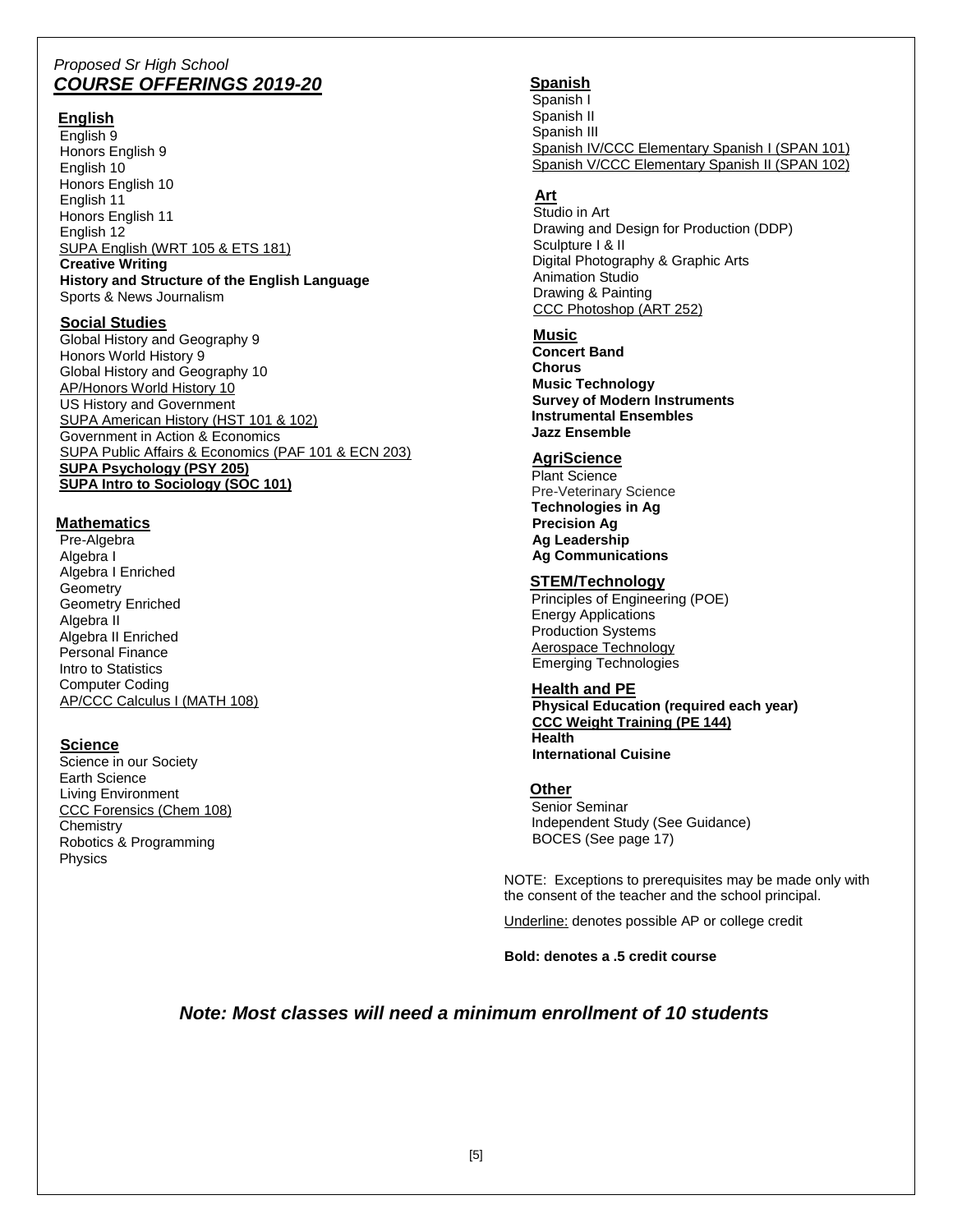## **Sr HS Honors Program Eligibility**

#### **I. Prerequisite:**

#### **Honors English 9 & Global Studies 9:**

- 92% or above each marking period in both English and Social Studies 7 & 8
- Teacher recommendation
- Completion of entrance activity and summer assignment

#### **Honors English 10 & Honors Global Studies 10:**

- Successful completion of English 9 and Global Studies 9 with a final grade of 92% or higher at the end of the 5<sup>th</sup> Marking Period, with the expectation that the final grade for the course will be a 92% or higher. This would allow for student schedules to be completed in a timely fashion.
- Teacher recommendation
- Successful completion of an entrance activity administered at the end of May or early June and a summer assignment

#### **Honors English 11**

- Successful completion of Honors English 10 and Global Studies 10 with a final grade of 85% or higher or completion of non-honors courses with a final grade of 92% or higher
- Teacher recommendation
- Completion of entrance activity and summer assignment

#### **II. To Maintain Eligibility:**

- A. Students must demonstrate a continued pattern of excellence.
	- Maintain marking period grades of 85% or higher
	- Reading and writing assignments, homework, projects must meet high standards of quality and be completed on time. Students will make every effort to be active participants in the class.
	- Student's Final Project/Exam must be at least 85% to remain in the Program
	- Students must take the AP Exam and achieve at least an 85% on the NYS Regents Exam
- B. Students must attend classes regularly. In addition, Honors/AP classes routinely assign many group projects. Regular attendance is necessary and required.
	- Students must regularly be on time for class; excessive lateness is unacceptable
- C. Adherence to the Honor Code. Students must demonstrate a high moral code of academic and personal ethics, including honesty, fairness, and integrity.
	- Plagiarism, helping others to commit plagiarism, instances of cheating or other dishonorable behavior will result in probation or dismissal from the Honors Program

#### **III. Probation Process:**

Students not adhering to the above standards will be placed on probation for the next marking period. Continued grade deficiencies (the next marking period) or instances of unacceptable behavior will result in removal from the Honors Program and placement in the regular education classes.

- Probation Process: A formal letter will be sent to the student and parent(s) from the teacher to inform them of the decision to place the student on probation with recommendations for improvement and a prescriptive timeline. A copy will be sent to the high school principal and guidance counselor.
- Students not achieving a marking period grade of 85% or higher after being placed on probation will be immediately removed from the program.

## **College Course Eligibility -- Offerings from CCC, SU, TC3 and College Board (AP)**

More information is available via the Syracuse University website: **http://supa.syr.edu/index.php**

More information is available via the CCC website: **http://www.cayuga-cc.edu/academics/high\_school/index.php**

More information is available via the Advanced Placement website:**<http://www.collegeboard.com/student/testing/ap/about.html>**

*Please Note: Any student enrolled in a college level course who would like to take the AP exam in that course offering area may register at the beginning of the year in the guidance office. There is a fee associated with AP exams.*

#### **I. Prerequisite:**

- School Counselor recommendation
- Teacher approval
- Completion of prerequisite courses and must earn at least an 85% on previously administered Global History, US History and English Language Arts/Common Core English
- Possible entrance exam

#### **II. To Maintain Eligibility:**

A. Students must demonstrate a continued pattern of excellence.

- Maintain marking period grades of 75% or higher
- Reading and writing assignments, homework, projects must meet high standards of quality and be completed on time
- Students will make every effort to be active participants in discussions, group work, and other class activities
- B. Regular attendance is necessary and required.
	- Students must maintain daily attendance and be on time for class; **excessive absences (more than 8 per semester) will result in a withdrawal from the course.**
- C. Students must demonstrate a high moral code of academic ethics, including honesty, fairness, and integrity.
	- Plagiarism, helping others to commit plagiarism, instances of cheating, or other dishonorable behavior will result in probation or dismissal from the course.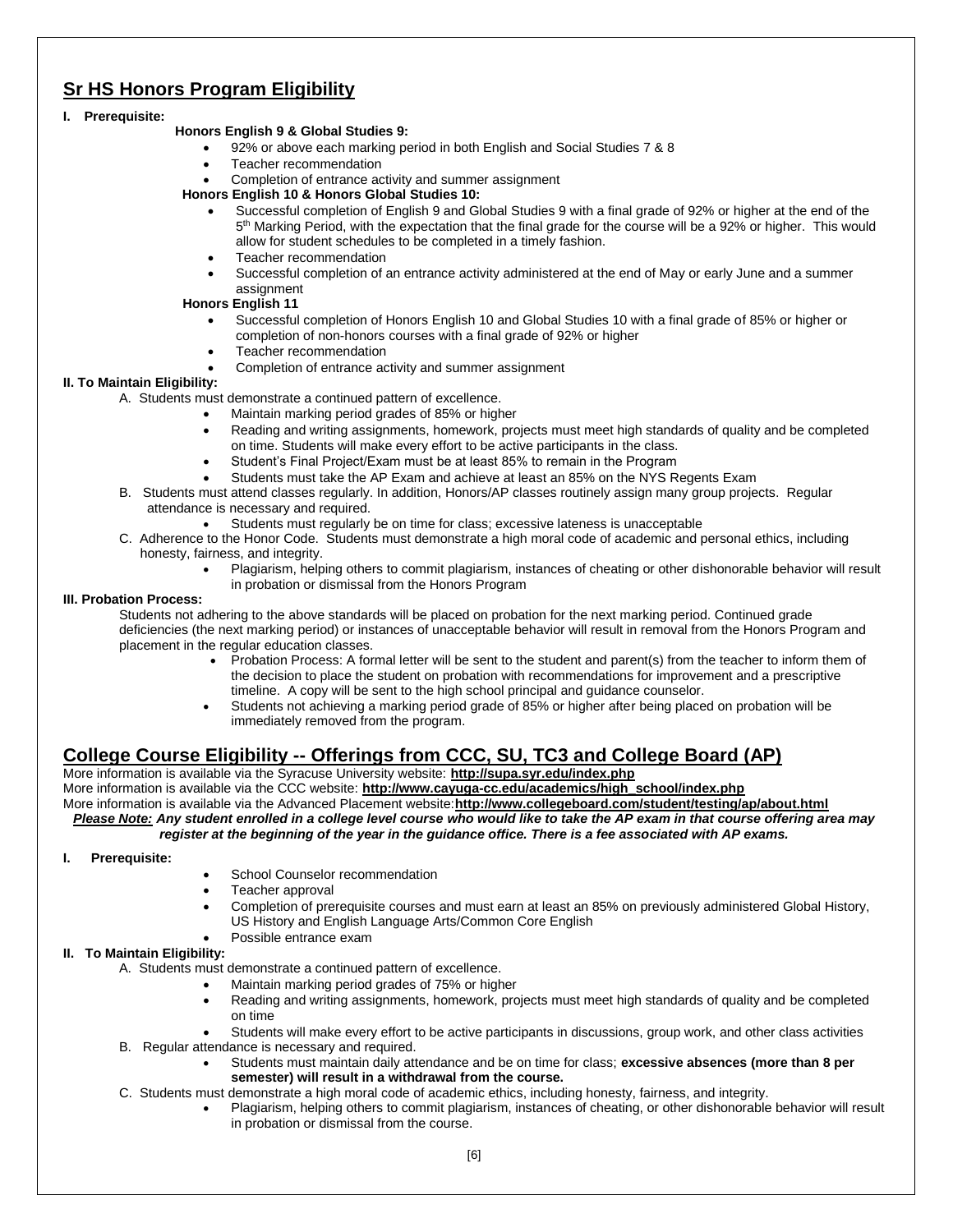# **ENGLISH**

#### **ENGLISH 9 (1 credit)**

**Prerequisite**: Successful completion of English 8. **Course Description**: The 9th grade English program is designed to develop skills in reading (literature and non-fiction), writing, listening, speaking, and research. Attention is given to grammar and vocabulary skills, literary elements and techniques, and the writing process. Students will closely read short stories, nonfiction works, novels, plays, and poems. Students will also engage in an independent reading program in which they read books of their choosing. Students will research and study historical connections to the literature they read and analyze how authors use literary elements and techniques.

The writing program reflects an approach to strengthen writing by planning, revising, editing, re-writing, or trying a new approach. Students write descriptive, narrative, persuasive, and analytical pieces. These writing products will require students to make and support claims, analyze text structure, and evaluate arguments. Creative writing is also explored through personal memoir, fiction, and poetry. Writing journals are used to encourage personal reflection about topics explored in class and responses to literature. Students complete a research project with citations and a works cited page in MLA format. Students are encouraged to work cooperatively in groups, and a strong emphasis on collaboration is encouraged throughout the year. **This is a full year course.**

#### **HONORS ENGLISH 9 (1 credit)**

**Prerequisite:** Students must achieve an average of at least 92% in English 7/8 each marking period, receive positive teacher recommendations, and pass an entrance exam. Note: Students must maintain an overall average of 85% throughout the year to remain in the Honors course.

**Course Description**: This course is an intensive version of English 9 for students who show aptitude in English Language Arts. Honors English 9 is faster paced and involves more indepth research and discussion of topics and literature. Students must be able to work well both independently and cooperatively in groups and must be motivated to complete a more strenuous workload than in English 9. **This is a full year course.**

#### **ENGLISH 10 (1 credit)**

**Prerequisite**: Successful completion of English 9. **Course Description**: English 10 is designed to continue the development of skills in reading (literature and non-fiction), writing, speaking, listening, and research.

The course is an intensive study of various literary genres. Students will read short stories, poems, plays, and novels. Students will also engage in an independent reading program in which they read books of their choosing. The writing program reflects an approach to strengthen writing by planning, revising, editing, re-writing, or trying a new approach. Students write descriptive, narrative, persuasive, and analytical pieces. These writing products will require students to make and support claims, analyze text structure, and evaluate arguments. Creative writing is also explored through personal memoir, fiction, and poetry. Writing journals are used to encourage personal reflection about topics explored in class and responses to literature. Students complete a research project with citations and a works cited page in MLA format. Students are encouraged to work cooperatively in groups, and a strong emphasis on collaboration is encouraged throughout the year. In order to receive credit for the course, students must successfully complete a research project. **This is a full year course.**

#### **HONORS ENGLISH 10 (1 credit)**

**Prerequisite:** Students who complete Honors English 9 with an average of 85% or higher will automatically be eligible for enrollment in Honors English 10. Students who complete English 9 with a cumulative average of 92% or better, and who are recommended by their teachers, are also eligible to enroll in Honors English 10. Note: Students must maintain an overall average of 85% throughout the year to remain in the course. **Course Description**: This writing intensive course provides students with the opportunity to examine the English 10 curriculum in a more in-depth, analytical fashion. The workload is rigorous, and the writing assignments are challenging, focusing on the CC Standards. In order to receive credit for the course, students must successfully complete a research project. **This is a full year course.**

#### **ENGLISH 11 (1 credit)**

**Prerequisite**: Successful completion of English 10. **Course Description**: English 11 is designed to continue the development of skills in reading (literature and non-fiction), writing, speaking, listening. The course reviews research skills and the use of current technologies. It also includes a comprehensive review for the New York State ELA Regents Examination in January. **Passing the Regents Exam is a requirement for graduation.** Works of fiction and non-fiction will be read and examined in detail. Although the primary focus is American literature, we may also explore Shakespeare's *MacBeth* or other works of world literature.

The writing program reflects an approach to strengthen writing by planning, revising, editing, re-writing, or trying a new approach. Students write descriptive, narrative, persuasive, and analytical pieces. These writing products will require students to make and support claims, analyze text structure, and evaluate arguments. Creative writing is also explored through personal memoir, fiction, and poetry. The course also includes grammatical review, word analysis and vocabulary development, an introduction to the college application process, and preparation for the SAT. **This is a full year course.**

## **HONORS ENGLISH 11 (1 credit)**

**Prerequisite:** Students who complete Honors English 10 with an average of 85% or higher will automatically be eligible for enrollment in Honors English 11. Students who complete English 10 with a cumulative average of 92% or better, and who are recommended by their teachers, are also eligible to enroll in Honors English 11. Note: Students must maintain an overall average of 85% throughout the year to remain in the course. **Course Description**: This writing intensive course provides students with the opportunity to examine the English 11 curriculum in a more in-depth, analytical fashion. The workload is rigorous, and the writing assignments are challenging, focusing on the ELA Standards. **This is a full year course.**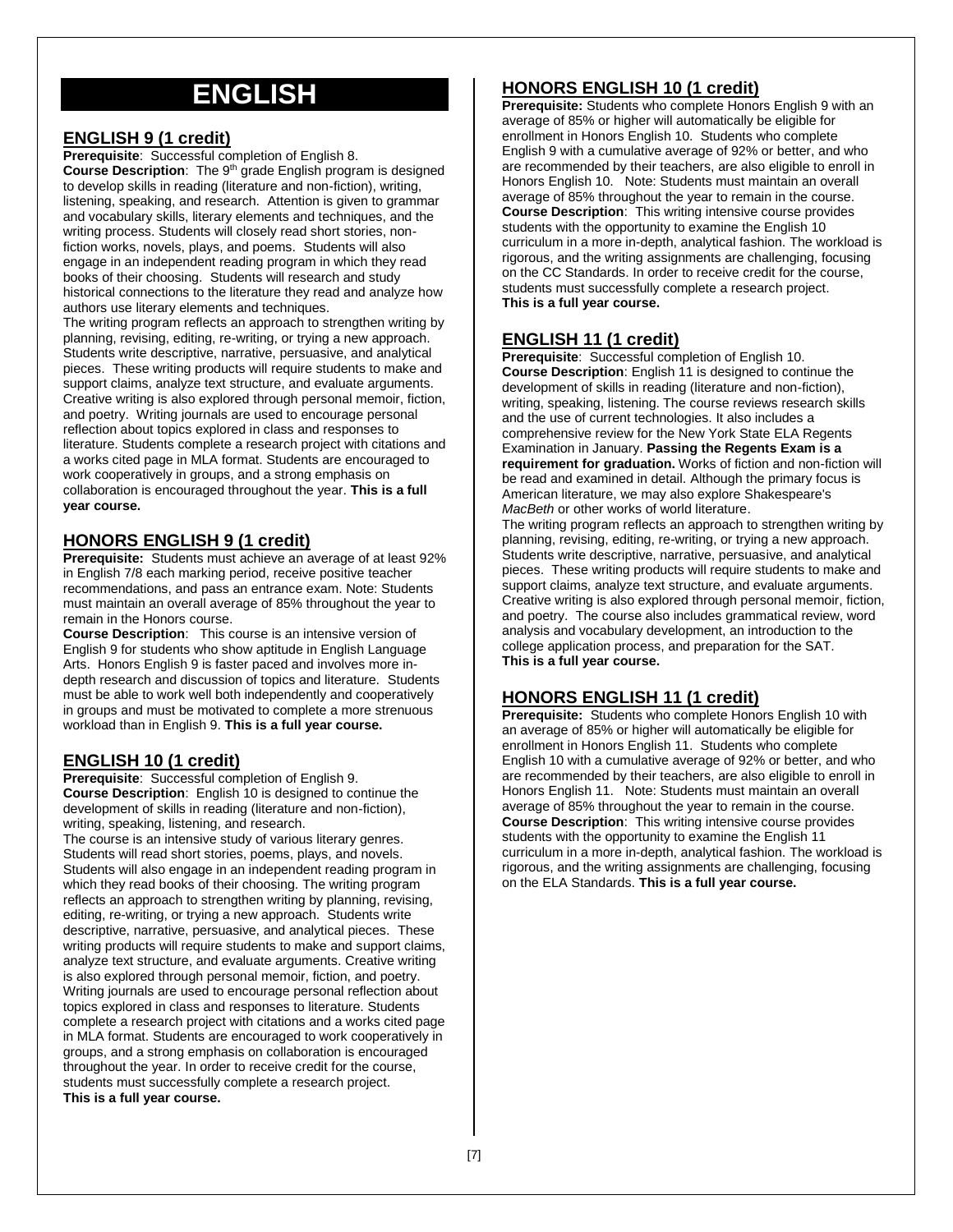#### **ENGLISH 12 (1 credit)**

**Prerequisite**: Successful completion of English 11. **Course Description**: This course is designed to enhance a student's English skills for post-secondary work. A year-long Senior Project is a requirement in the course. Students will choose a Focus Area and design a specific project within one of those areas. These Focus Areas include: Internship/Work Experience; Community Service/Politics; Teaching/Mentoring; Technology/Web-based; Arts; School Publication; Personal Development; or Research. Three 2-3 page research components are required, which will replace the longer research paper of past courses. This Project offers students a chance to make connections with an area of interest and perhaps build a bridge to a future career. Please see the instructor if you have any questions.

Our reading and writing emphasis will be on preparing students for the kind of tasks they will see on the next level. We will study the history of the English language and how it developed. We will also look at a number of pieces of contemporary writing students may see covered in college classes. Our writing focus will be on establishing and supporting claims using evidence from texts and other sources. **This is a full year course.**

#### **SUPA ENGLISH (1 credit) (WRT 105 & ETS 181) [6 college credits]**

**Prerequisite**: Successful completion of English 11 with an overall 92%, teacher, and guidance counselor recommendations. Possible entrance exam with a writing component may be administered.

**Course Description**: **WRT 105: Practices of Academic Writing (3 college credits):** Students are transformed into a community of writers who meet together for the specific purpose of developing as critical readers, writers, and thinkers. Students learn strategies of critical academic writing in various genres, including analysis, argument, and researched writing. Students learn to develop ideas through the choices they make as writersfrom invention to making and supporting claims to sentence-level editing to designing finished print and digital texts. The course challenges students to understand that effective communication requires people to be aware of the complex factors that shape every rhetorical context, including issues of power, history, difference, and community. The course is organized into three units during which students engage in various activities that culminate in a formal paper for each unit.

**Course Description**: **ETS 181: Class and Literary Texts (3 college credits):** Using theories of social class as lenses through which to read a wide range of texts, this course will look at the ways that class has historically structured people's lives. Through a series of assignments intended to improve students' reading and analytical skills while fostering a richer

understanding of class, class struggle, and the ways that issues of class intersect with those of gender and race, this writingintensive course will focus on placing literature within historical and theoretical contexts. Beyond more traditional literary texts, we will look particularly to related art forms such as music, film and visual art as a way of grasping a text's historical moment while reading social and literary theory to help frame and give shape to our arguments.

**This is a full year course. Students will be expected to pay a reduced SUPA tuition fee for the course (6 credits). Tuition assistance through Syracuse University is available for qualifying students.**

#### **THE HISTORY AND STRUCTURE OF THE ENGLISH LANGUAGE (.5 credit)**

**Prerequisite:** 10<sup>th</sup>, 11<sup>th</sup> or 12<sup>th</sup> grade standing. **Course Description**: For college-bound students, a more intensive study of the structure, grammar, and mechanics of English will build a solid foundation of writing skills to prepare them for college writing and beyond. Through exercises, analysis, and writing, students will review and explore the basic structures of English. This will be coupled with an investigation into the history of English, from its Indo-European roots through Modern English. Language is continually evolving, and English will continue to grow and change. We will pay attention to how historical events affected the development of the language. **This is a half year course.**

#### **CREATIVE WRITING (.5 credit)**

**Prerequisites**: 10<sup>th</sup>, 11<sup>th</sup> or 12<sup>th</sup> grade standing.

**Course Description**: This will be a writing-intensive course, in which students will develop their creative writing skill by working through the process of writing, as professional writers do. Prewriting and revision will receive special attention, as we look toward the goal of developing pieces of writing which fully meet the writers' intentions and expectations. Creative exercise will be used to foster the writers' individual voices, as well as their ability to make full use of technique and effect.

Frequent and regular writing will be an essential component of this course, as will cooperative conferencing. Your desire to work hard will be much more important than any natural talent. **This is a half year course.**

## **SPORTS & NEWS JOURNALISM (1 credit)**

#### **Prerequisites**: None

**Course Description**: Sports & News Journalism course is designed to introduce students to the practice of researching, gathering, writing, and distributing news via different mediums on various sports & news in America and abroad. The course will cover the history, study of and practice in sports & news broadcasting and research. Interview and writing skills will also be a focal point of the course. Students will produce sports & news articles each week which will be published on "The Source", the SCCS official student Facebook page. In addition, a sports& news broadcast element will be incorporated into the course in conjunction with TV/Media Arts class. **This is a full year course.**

**SOCIAL STUDIES**

#### **GLOBAL HIST AND GEOGRAPHY 9 (1 credit)**

**Prerequisite**: Completion of 8th grade Social Studies. **Course Description**: Global History 9 is the first half of a twoyear social studies sequence. This course presents a chronological approach to global history, although at times chronology will be suspended to explore a topic in depth. In this course, students will develop a sense of time frames, explore different periods and examine themes across time and place. Human and physical geography will be strongly emphasized. During the first year of this sequence, students will begin with the study of ancient civilizations and end with the Age of Exploration of the eighteenth century.

Besides class work and homework, each student will be responsible for keeping a well organized notebook of topics studied to take with him/her to Global History 10. At the end of the year, students will take a summative final exam assessing knowledge of the 9th grade content. **This is a full year course.**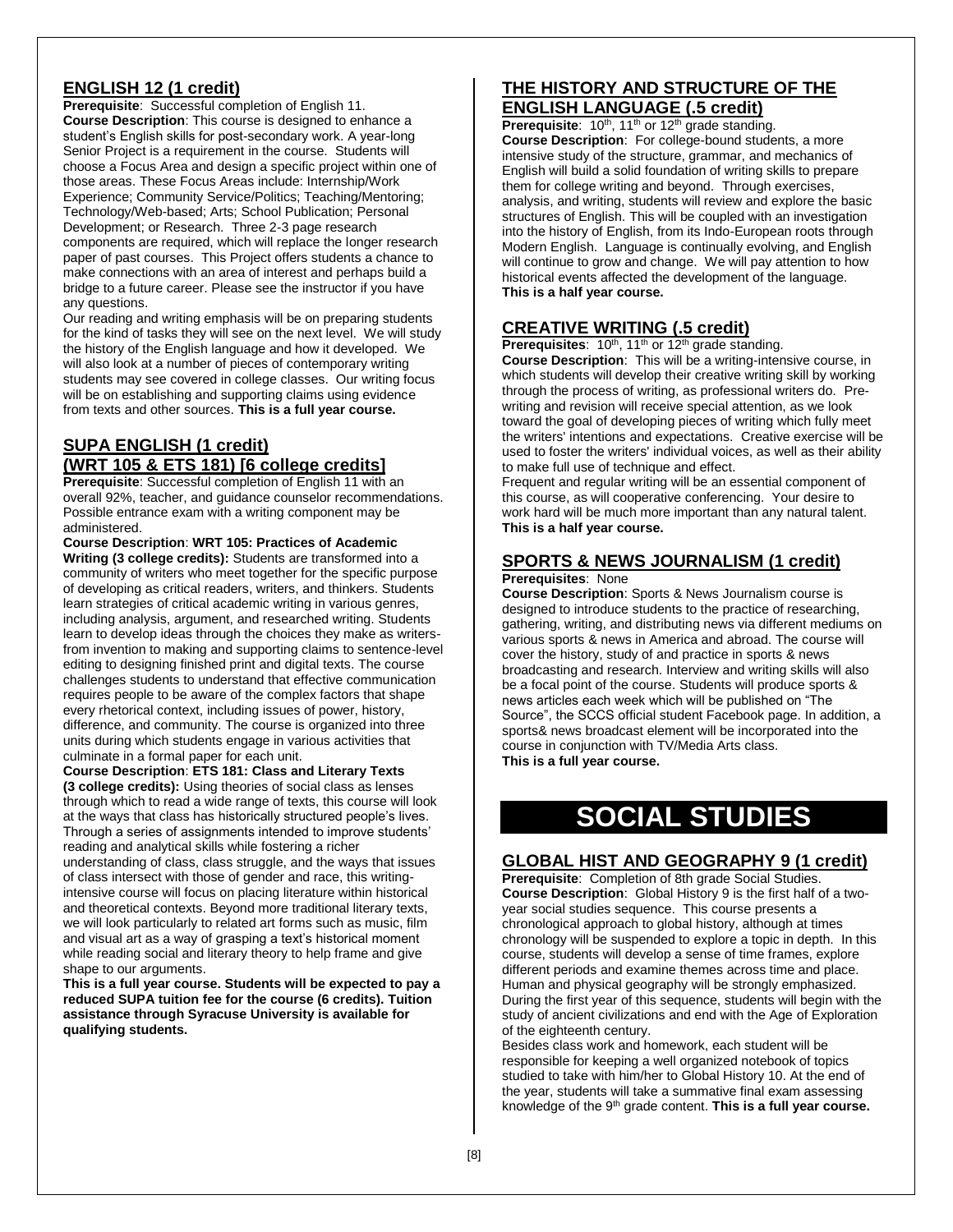#### **HONORS WORLD HISTORY 9 (1 credit)**

**Prerequisite:** Students must achieve an average of at least 92% in SS 7/8 each marking period, receive positive teacher recommendations, and pass an entrance exam. Note: Students must maintain an overall average of 85% throughout the year to remain in the Honors course.

**Course Description**: World History Honors 9 class is designed to follow the first half of the AP World History course, focusing students on the five social studies standards, common themes that recur across time and place, and eight historical eras. In this year, the students will complete the first four historical eras, while the remaining eras will be completed in AP World History 10. Students are expected to meet higher expectations when studying and analyzing selected social, economic and political systems of the world while refining the skills of note taking, researching, essay writing, and critical thinking. This course is designed to introduce and prepare students for the AP World History exam and the Global History and Geography Regents exam, both taken at the completion of this two-year course of study. **This is a full year course.**

#### **GLOBAL HIST AND GEOGRAPHY 10 (1 credit)**

**Prerequisite**: Successful completion of Global History 9. **Course Description**: This course is a continuation of the chronological study of world history that began in the 9th grade Global History course. Students will make connections between historical events and modern global issues. This course will begin with the analysis of world history from the World in 1750 and continue to current society. It will include the achievements and conflicts that occurred during these historical periods. Students will be evaluated with weekly quizzes, exams and homework. Students will also contribute to group projects and individual reports. Students will be responsible for keeping a well-organized notebook in preparation for the Regents exam. **Student must pass this course as well as pass the Global History and Geography Regents exam at the end of this course for graduation credit. This is a full year course.**

#### **HONORS WORLD HISTORY 10/ AP WORLD HISTORY (1 credit)**

**Prerequisite:** Interested students must successfully complete Global History and Geography 9 class with a 92% average and/or secure recommendations of their 9th grade social studies teacher. In addition, students must also successfully complete a placement exam to be administered in May of their 9th grade year. Students will be expected to complete a summer reading assignment that will be due on the first day of this class. Students who do not complete the assignment will be automatically rescheduled into the regular Global History 10 course. Note: Students must maintain an overall average of 85% throughout the year to remain in this honors course. **Course Description:** This course is a continuation of Honors World History 9. AP World History focuses on developing students' abilities to think conceptually about world history from approximately 8000 BCE to the present and apply historical thinking skills as they learn about the past. Five themes of equal importance — focusing on the environment, cultures, statebuilding, economic systems, and social structures — provide areas of historical inquiry for investigation throughout the course. AP World History encompasses the history of the five major geographical regions of the globe: Africa, the Americas, Asia, Europe, and Oceania, with special focus on historical developments and processes that cross multiple regions. Students will complete rigorous assignments to improve their research, writing, public speaking, and critical analysis skills.

**If a student earns a 3, 4, or 5 on the AP Exam, they may earn up to 3 college credits. Due to New York State diploma requirements, students must also pass the Global History and Geography Regents exam in June**. **Students will be expected to pay the AP examination fee at the beginning of the year. This is a full year course.**

#### **U.S. HISTORY AND GOVERNMENT (1 credit)**

**Prerequisite**: Successful completion of Global History 9 & 10. **Course Description**: This course will begin with a quick examination of the geographic significance of the United States, followed by the investigation of American History spanning from the colonial era to the present day. A thorough analysis of the United States Constitution and significant Supreme Court cases will be conducted through the year. In addition to regular homework assignments, quizzes, and marking period exams, students will also complete several supplementary readings and small research activities. **Students must pass this course as well as take and pass the US History and Government Regents Exam administered at the end of their school year to meet graduation requirements. This is a full year course.**

#### **SUPA AMERICAN HISTORY (1 credit) (HST 101 & 102) [6 college credits]**

**Prerequisite:** Students must have completed and maintained an average of 85% or higher on the Global History Regents Exam and an overall average of 90% or higher in their  $10<sup>th</sup>$  grade History course. Student must receive recommendations from the Guidance Office and World History teacher.

**Course Description:** During the first semester of this course (HST 101), students will study American History from 1607 until 1865 and will focus on issues of political democracy, social justice and equality. Three main themes will be investigated: 1) the question of how Europeans from a medieval culture became Americans; 2) the political, social and economic impact the Revolution had upon American society; and 3) the modernization of American society in the nineteenth century and an examination of the relationship between modernization and the sectional crisis which culminates at the time of the Civil War. Students will read three supplemental books which emphasis the role of decision making by the common man during significant historical eras, along with required textbook readings and primary documents. Students will write three major papers which range from 4-6 pages.

During the second semester of this course (HST 102), students will study American History from the era of Reconstruction until the present. Topics covered include: the impact of the end of slavery and the rise of modern culture, technology, consumerism and communications at the turn of the 20<sup>th</sup> Century; U.S. expansionism and growing involvement in world affairs, struggles for equal rights and justice, and the patterns of liberalism, conservatism and globalization during the  $20<sup>th</sup>$  and  $21<sup>st</sup>$ Centuries. Students will read three supplemental books that emphasize first-hand experiences during "coming of age" during significant historical eras, along with textbook readings and primary documents. Students will write two major papers which range from 4-6 pages and one 5-8 page annotative bibliography project. Students will be challenged to think analytically and to construct their own historical perspectives.

This course meets requirements for US History and Government. Students in this course will also be required to take and pass the US History and Government Regents Exam. **This is a full year course. Students will be expected to pay a reduced SUPA tuition fee at the beginning of the year for both courses (6 credits). Tuition assistance through Syracuse University is available for qualifying students.**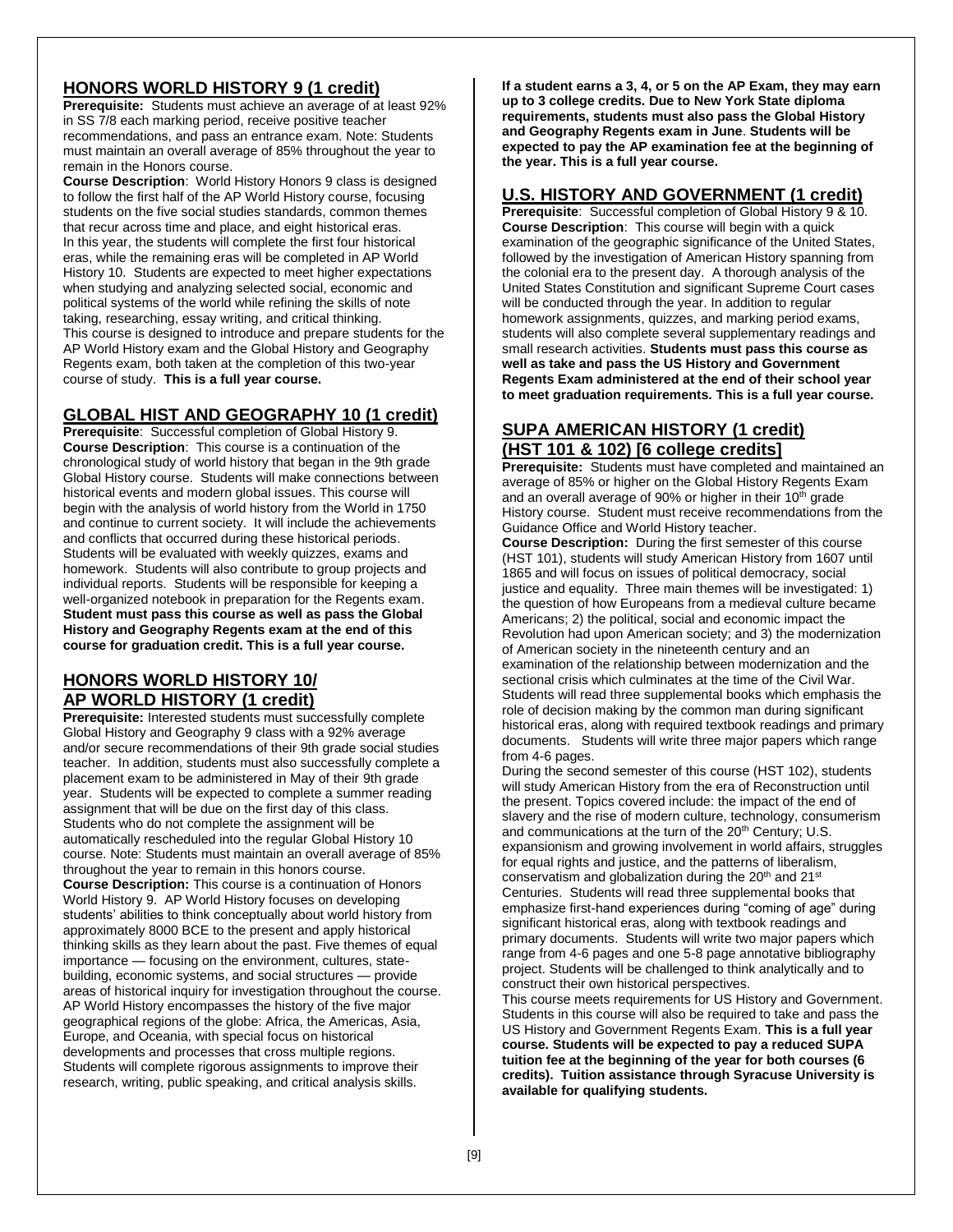#### **GOVERNMENT IN ACTION & ECONOMICS (1 credit)**

**Prerequisites**: Successful completion of Global History 9, 10, and U.S. History.

**Gov't Course Description:** This semester course will allow students to apply their knowledge of American government to the study and analysis of public policy. These include the ability to: define and identify the components of public policy issues; investigate the role of the media and special interest groups; understand the current legislative process; use on-line and research databases; collect information on public policy issue through contacting experts and government officials; use graphs, tables, and statistics in the analysis of public policy; examine the use of surveys; identify a social problem and propose a public policy to deal with that problem; and analyze the political factions affecting the implementation of a public policy. To supplement course content and meet district requirements, students will be expected to volunteer **at least ten hours** of community service and attend at least one community legislative or Board of Education meeting. Successful completion of this course is a NYSED diploma requirement.

**Econ Course Description:** Economics, a one-semester course, will emphasize economics and economic decision making. This course will include the basic economic concepts and understandings which all persons will need to function effectively and intelligently as citizens and participants in the economy of the United States and the world. Students will investigate basic micro and macro-economic concepts, the role of government, labor, business, and consumers in economic systems. Students will participate in a simulated stock market exercise, and complete a personal money management project. Students will take a final exam at the end of this course. Successful completion of this course is a NYSED diploma requirement. **This is a full year course and fulfills the SS12 requirement.** 

## **SUPA PUBLIC AFFAIRS & ECONOMICS (1 credit) (PAF 101 & ECN 203)**

#### **[6 college credits]**

**Prerequisites**: Students must have a cumulative average of 90% in grade 11 US Hist and/or teacher approval. **This is a full year course and fulfills the SS12 requirement.** 

**Pub Affairs Course Description**: PAF 101 is designed to introduce students to basic skills of public policy analysis. These include the ability to: define and identify the components of public policy issues; communicate ideas and findings with respect to public policy issues; use library facilities to collect information on public policy issues; use graphs, tables and statistics in the analysis of public policy; examine the use of surveys; identify a social problem and propose a public policy to deal with that problem; design a study to evaluate the impact of a proposed public policy; and analyze the political factions affecting the implementation of a public policy. Students will organize and participate in community service project(s) to supplement module assignments. Students will conduct individual research to complete five research papers (modules), along with bi-weekly classroom assignments. Research will require the use of college libraries and databases. Students will make first-hand contact with experts and policy decision makers. Note: This is a course that requires a commitment to research, writing, reading and discussion at a college level.

**Econ Course Description**: Economics 203, Economic Ideas and Issues, is an introduction to mainstream economic thought designed for students with a liberal arts interest. The goals of this course are to introduce students to the ideas that form the foundation of modern western (NeoClassical) economic thought, to examine the basic framework (the model) that economists have built on this foundation, and to show how this model is

applied to current issues facing individuals and society. The course prepares students to analyze and understand the on-going economic policy debate between interventionists and non-interventionists. Students should understand basic algebra and geometry. More importantly, they should be able to follow carefully reasoned logical development of a theoretical model and to apply that model to their own experience. The course helps students to understand and recognize the elements of economic theory, to identify the peculiar roles of these elements, and to understand how they fit together. Economics is, however, a very important part of that story. To the extent that students master the material presented in the course they will have a solid foundation in mainstream economic thought that can be applied to everyday experience as well as further study in economics or the social sciences. **Students will be expected to pay a reduced SUPA tuition fee (6 credits). Tuition assistance through Syracuse University is available for qualifying students.**

#### **SUPA INTRO TO SOCIOLOGY (.5 credit) (SOC 101) [3 college credits]**

**Prerequisite**: 12<sup>th</sup> grade standing, 80% or better on Global or US Hist Regents exam and/or teacher recommendation. **Course Description:** What is Sociology? This one semester course will answer this question through an introduction of C. Wright Mills' classic notion of "the sociological imagination". By studying the social world, and roles and relationships, students will be able to better understand variables found within societies that create change, enabling societies to improve. This positive affect of sociology is often referred to as the "promise of sociology". The course also includes a brief introduction to social science research methods and offers students the opportunity to apply and practice research skills. Students will investigate society in five units: 1) Culture, Groups and Social Structure, 2) the Power and Influence of the Media, 3) Self and Identity, 4) Social Inequalities – Race, Class, Gender, and 5) Thinking about Social Change. Students will complete written assignments, group projects and presentations based on the college text, supplemental readings, and secondary research. This is a concurrent college class that is offered by Syracuse University. Students enrolled will be expected to pay reduced SUPA tuition fees. Tuition assistance through Syracuse University is available for qualifying students. Course attendance and academic integrity policies maintained by the SOC 101 professor for this course, will be maintained. **This is a half year course. Students will be expected to a** 

**reduced SUPA tuition fee at the beginning of the year (1 course). Tuition assistance through Syracuse University is available for qualifying students.**

#### **SUPA PSYCHOLOGY (.5 credit) (PSY 205) [3 college credits]**

**Prerequisite**: 12<sup>th</sup> grade standing, 80% or better on Global or US Hist Regents exam and/or teacher recommendation. **Course Description:** This is an introductory psychology course that surveys the basic principles and research findings within the major areas of psychology, including learning, memory, cognition, development, personality, and social psychology. Students will be presented with opportunities to conduct their own research and to discuss current topics, events, real-life experiences, applications of psychological theories and research. The course also provides a degree of freedom for students to pursue individual topics of interest.

**This is a half year course. Students will be expected to pay a reduced SUPA tuition fee at the beginning of the year (1 course). Tuition assistance through Syracuse University is available for qualifying students.**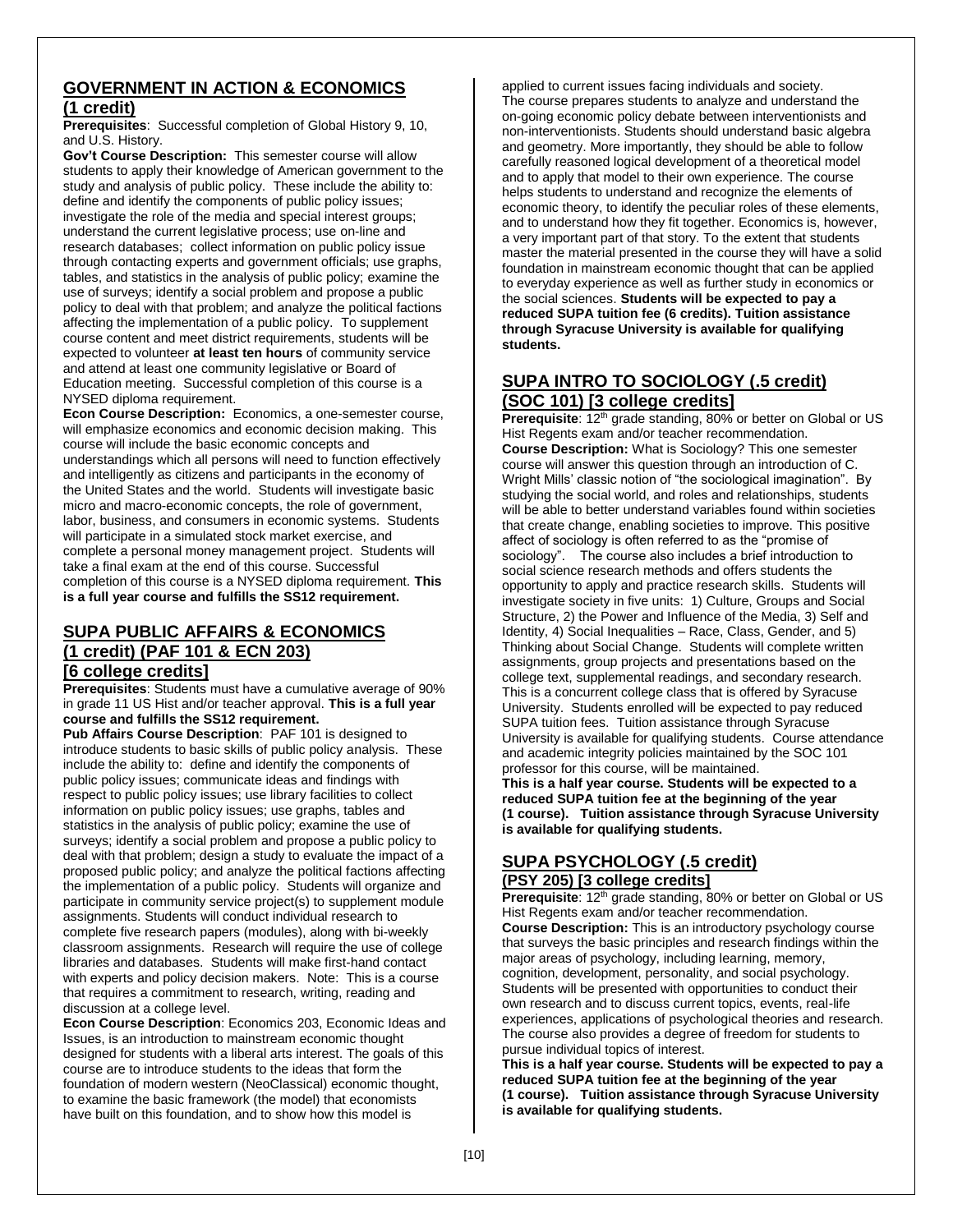# **MATHEMATICS**

#### **PRE-ALGEBRA (1 credit)**

**Prerequisite**: Completion of 8th grade math with an overall min. 65% average and teacher recommendation.

**Course Description:** The focal point of this course is the algebra strand. This course will assist students in developing skills using a variety of techniques to successfully solve problems in a variety of settings. The course is associated with high school content standards within four conceptual categories: Number & Quantity, Algebra, Functions, and Statistics & Probability. The conceptual category of Modeling is also included, but is best interpreted not as a collection of isolated topics but rather in relation to other standards. Students will be instructed in the appropriate use of a graphing calculator as it applies to each topic in the course and will use the graphing calculator extensively in class, on tests and on the Regents exam. Students will be evaluated with quizzes, chapter tests, and homework. This course will be scheduled with a lab and ends with a local final exam. **This is a full year course.**

#### **ALGEBRA I (1 credit)**

**Prerequisite**: Completion of 8th grade math with an overall min. 75% average.

**Course Description:** Algebra I content is centered on the mathematical conceptual categories of Number and Quantity, Algebra, Functions, Modeling Geometry, and Statistics & Probability. Instruction in these domains and conceptual categories is to expose students to experiences which reflect the value of mathematics, to enhance students' confidence in their ability to do mathematics, and to help students communicate and reason mathematically. Instructional techniques will incorporate the mathematical practices outlined in the NYS standards. This course will be scheduled with a lab and ends with the Algebra I Regents exam in June, a New York State graduation requirement. **This is a full year course.**

#### **ALGEBRA I ENRICHED (1 credit**)

**Prerequisites:** Successful completion of Math 8 with a minimum 92% average each marking period and summer assignment. **Course Description:** Alg I Enriched is a more intensive version of Alg I for students who show aptitude in mathematics. Students taking this course will be challenged with Geometry content as well. Students enrolled in this course will be on track to take Calculus in their Senior year. This course ends with the Algebra I Regents exam in June, a New York State graduation requirement. **This is a full year course.**

#### **GEOMETRY (1 credit)**

**Prerequisites:** Successful completion of Algebra 1 with a course average above 80% and a score of 75% or greater on the Algebra 1 Regents Exam.

**Course Description:** Geometry is the second course in mathematics for high school students. Within this course, students will have the opportunity to make conjectures about geometric situations and prove in a variety of ways, both formal and informal, that their conclusion follows logically from their hypothesis. Properties of triangles, quadrilaterals, circles, and transformations will receive particular attention. Students will use the traditional tools of compass and straightedge, as well as technology, to assist in investigations. This course ends with the Geometry Regents exam in June. **This is a full year course.**

#### **GEOMETRY ENRICHED (1 credit)**

**Prerequisites:** Successful completion of Algebra 1 Enriched with a course average of 85% or greater, a score of 85% or greater on the Algebra 1 Regents Exam, and completion of a summer assignment.

**Course Description:** Geometry Enriched is a more intensive version of Geometry and is designed for students who show aptitude in mathematics. Students taking this course will be on track to take Calculus during their senior year. Within this course, students will have the opportunity to make conjectures about geometric situations and prove in a variety of ways, both formal and informal, that their conclusion follows logically from their hypothesis. Properties of triangles, quadrilaterals, circles, and transformations will receive particular attention. Students will use the traditional tools of compass and straightedge, as well as technology, to assist in investigations. This course ends with the Geometry Regents exam in June. **This is a full year course.**

#### **ALGEBRA II (1 credit)**

**Prerequisite**: Successful completion of Algebra I and Geometry with at least an 80% overall average.

**Course Description:** This course focuses on the four critical areas of the Common Core Model pathway for Algebra II: functions, polynomials, periodic phenomena, and collecting and analyzing data. The course begins with a review of linear and quadratic functions, to solidify a foundation for learning these new functions. Students will make connections between verbal, numeric, algebraic, and graphical representations of functions and apply this knowledge as they create equations and inequalities that can be used to model and solve mathematical and real-world problems. As students refine and expand their algebraic skills, they will draw analogies between the operations and field properties of real numbers and those of complex numbers and algebraic expressions. This course is scheduled with a lab and ends with the Algebra II Regents exam in June, a New York State graduation requirement for Advanced Regents Diploma. **This is a full year course.**

## **ALGEBRA II ENRICHED (1 credit)**

**Prerequisite**: Successful completion of Algebra I and Geometry with at least an 85% overall average, at least an 85% on the Common Core Algebra I and Geometry Regents exams, and completion of a summer assignment.

**Course Description:** CC Alg II Enriched is a more intensive version of Algebra II for students who show aptitude in mathematics. Students taking this course will be on track to take Calculus in their Senior year. This course focuses on the four critical areas of Algebra II: functions, polynomials, periodic phenomena, and collecting and analyzing data. This course goes deeper into mathematically rich topics that are covered in Algebra II. Students will make connections between topics and across disciplines. This course ends with the Algebra II Regents exam in June, a New York State graduation requirement for Advanced Regents Diploma. **This is a full year course.**

## **INTRO TO STATISTICS (1 credit)**

**Prerequisite:** Successful completion of CC Algebra I. **Course Description:** Intro to Statistics is meant to provide students with a look into applied statistics. This course will focus on developing your ability to accomplish the following tasks: collecting and analyzing data, drawing conclusions, and making predictions. There will be a heavy focus on using technology, in particular graphing calculators and Google Spreadsheets, to complete problems and find patterns in data. This specialized course may be used to fulfill one of the three units of mathematics required for a HS diploma. **This is a full year course.**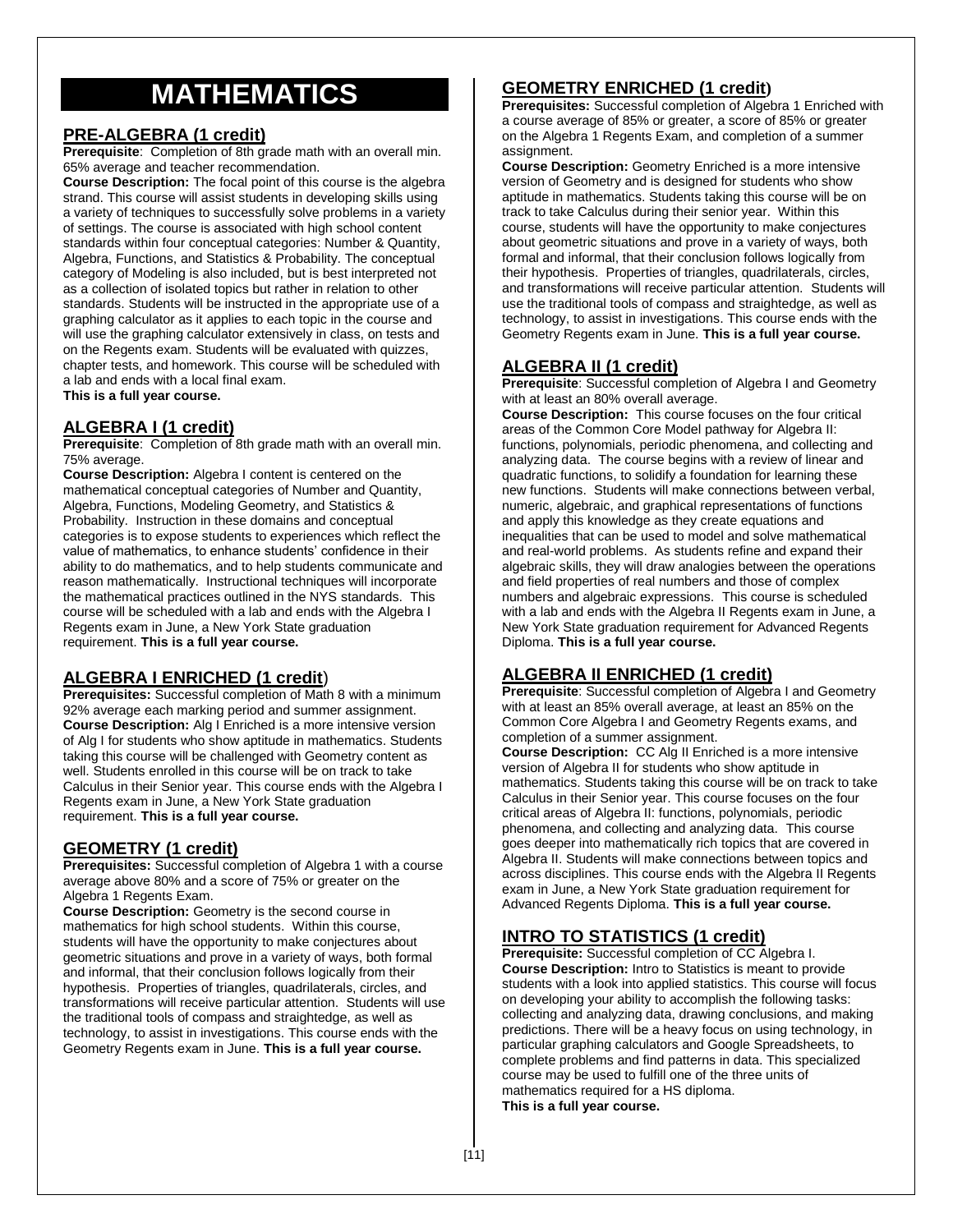## **PERSONAL FINANCE (1 credit)**

**Prerequisite:** Successful completion of CC Algebra I. **Course Description:** This course focuses on basic math formulae and information that assist students in understanding the complex financial world that they will be joining after high school. During this course, students will learn about personal banking, computing interest, budgeting, investing for the future, spending and borrowing money, discounts and markups, and other topics that they will encounter in their future. This specialized course may be used to fulfill one of the three units of mathematics required for a HS diploma.

**This is a full year course.**

#### **COMPUTER CODING (1 credit)**

**Prerequisite:** Successful completion of Algebra I with a course average of 75% or higher and a score of 75% or higher on the Algebra 1 Regents Exam.

**Course Description:** Computer Coding provides students with insight into how a computer works. This course will be focused on the algorithms and instructions that computers are given when completing a task. Students will learn to work with operating systems, write their own programs, create basic apps or games, and much more in the language of Python. Students do not need to have any prior computer science experience, just an interest in learning how the technology around them works and a willingness to learn a new and exciting language! This specialized course may be used to fulfill one of the three units of mathematics required for a HS diploma. **This is a full year course.**

#### **CCC CALCULUS I (1 credit) (MATH 108)/AP CALCULUS [3 college credits]**

**Prerequisite**: Successful completion of Alg II Enriched. **Course Description**: Studies functions; properties of limits and continuity; derivatives with applications to related rates; maximum/minimum and curve sketching; the chain rule; differentials; the mean value theorem; Newton's Method; integration with applications to plane areas; volumes of solids of revolution by disk, shell, and cross sections. Differentiation and integration of exponential and logarithmic

functions are applied to growth and decay. This is a rigorous course that includes a lab section and offers an excellent opportunity to study college level mathematics. **This is a full year course.**

# **SCIENCE**

#### **EARTH SCIENCE (1 credit)**

Prerequisite: Successful completion of 8<sup>th</sup> grade science with a minimum average of 75%.

**Course Description**: This course will cover all the basics of astronomy, meteorology, geology, and the environment. Students are encouraged to acquire new knowledge and apply that knowledge to understanding the world around them. Emphasis is put on learning skills that are translatable to the world beyond SCCS. As with any Regents Science, a minimum of 1200 minutes of acceptable laboratory work must be accomplished before a student can take the Earth Science Regents exam. **This is a full year course.**

#### **LIVING ENVIRONMENT (1 credit)**

**Prerequisites:** Successful completion of Env Sci or Earth Science.

**Course Description**: The course in Regents LE (Biology) deals primarily with the structure and function of living organisms with special emphasis on six extended areas. These are biochemistry, human physiology, reproduction, genetics, evolution, and ecology. These topics are presented during six periods a week – five classes and one lab. As with any Regents science, a minimum of 1200 minutes of acceptable lab work must be accomplished before a student can take the Regents exam. Generally, the course grades in biology are calculated from frequent quizzes (1-2 a week), one major exam each six weeks, and marks achieved on lab reports. **This is a full year course.**

#### **SCIENCE IN OUR SOCIETY (1 credit)**

**Prerequisites:** Students who passed 8<sup>th</sup> grade science with a minimum of 65%.

**Course Description:** This is a foundational non-Regents handson project-based science course for 9<sup>th</sup> grade students. This course will teach students the foundational skills to be successful in Regents science courses, especially Living Environment (Biology) taken in 10<sup>th</sup> grade. The students will be directly involved in learning and applying the scientific method, forming ideas, asking questions, making observations, and conducting experiments. Students will be up and about in the lab setting and actively working with other students to discover new ideas in science and how it pertains to our society today. Students will question the workings of their world and find answers in active reading, listening, discussion, and hands-on learning. **This is a full year course.**

#### **CHEMISTRY (1 credit)**

**Prerequisites:** Strong math and science background and have passed two math and two science Regents with 75% or better. Reading and writing skills should be above average since scientific terminology and extensive detailed descriptions are required for laboratory reports.

**Course Description**: The Regents Chemistry course is a qualitative as well as quantitative approach to physical and chemical principles of matter. The laws governing chemical reactions, chemical equilibria and gas behavior are always interpreted in mathematical terms. The main topics covered are: matter and energy; atomic structure; chemical bonding; the Periodic Table; kinetics and equilibrium; acid-base theories; redox and electrochemistry; and organic chemistry. A minimum of 1200 minutes (30 passing lab reports) are required by New York State to meet the admission requirement for the Regents examination. In addition, a satisfactory written report of this work is required. **This is a full year course.**

#### **ROBOTICS AND PROGRAMMING (1 credit) Prerequisites:** None.

**Course Description**: Students are introduced to basic issues associated with program design and development. Students design and create programming solutions to a variety of computational problems using an interactive development process. Programming problems include logical concepts and a variety of programming constructs. In addition, this course introduces robotics as an advanced application of computer science. Robotics can be used to solve problems in a variety of settings from business to healthcare. It also enables innovation by automating processes that may be dangerous or otherwise problematic for humans. **This is a full year course.**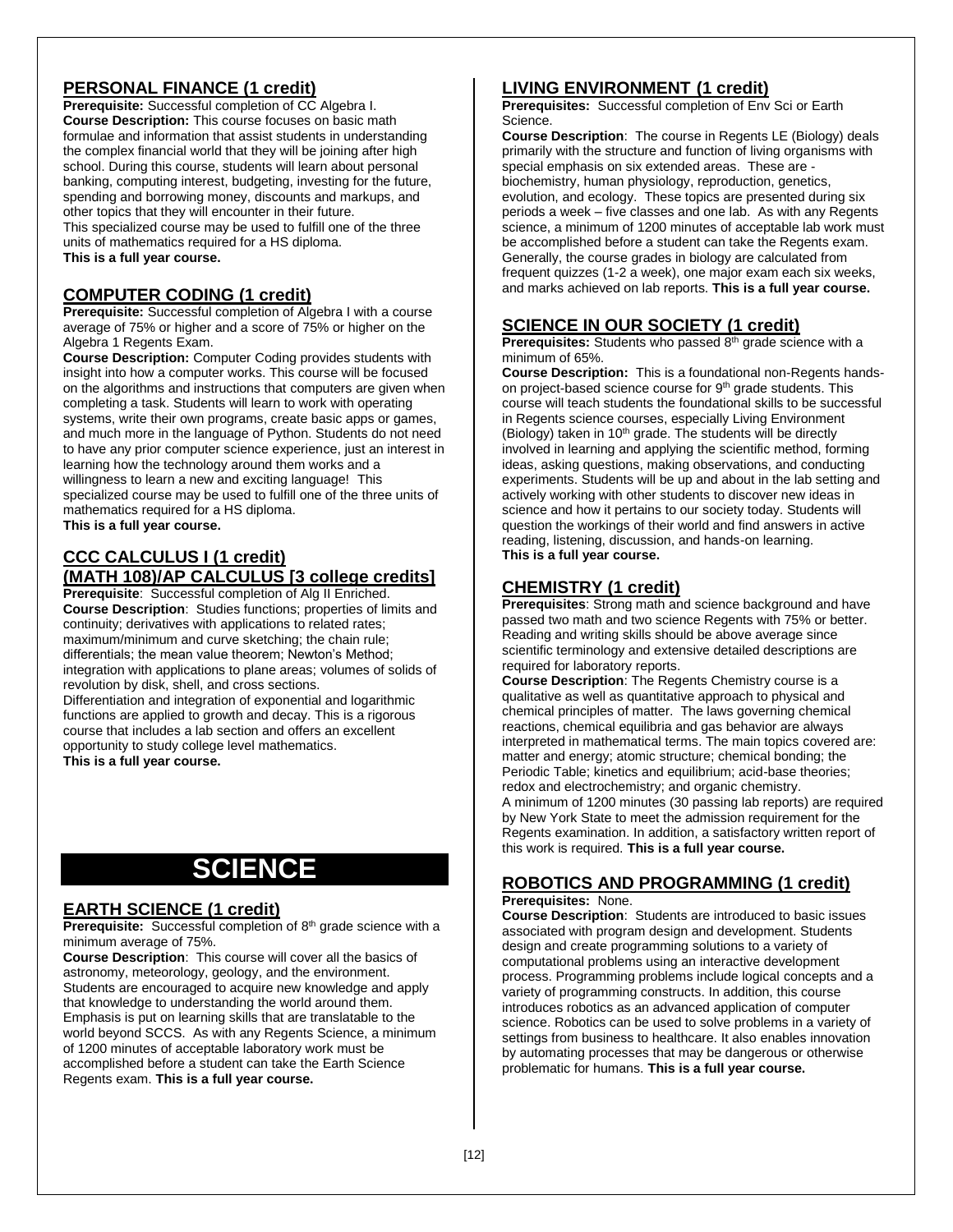## **CCC FORENSICS (1 credit) (CHEM 108) [3 college credits]**

**Prerequisites**: This course is offered as a third science credit and will have college credit attached. Available to Juniors and Seniors who have passed the Living Environment course requirement and the Physical Science course requirement. Students will be expected to maintain a 75 to stay in the course. **Course Description**: Provides students with a basic knowledge of forensic science as applied to criminal investigation and related police science fields. It is intended to provide an introduction to understanding the science behind crime detection. Scientific methods specifically relevant to crime detection and analysis will be presented. Students earning a passing grade will obtain 3 undergraduate college credits from Cayuga Community College. **This is a full year course.**

#### **PHYSICS (1 credit)**

**Prerequisites**: Students who have passed two science Regents exams with an 80% or better. Reading and writing skills should be above average.

**Course Description**: The course deals mainly with the study of the relationship between matter and energy and the day to day applications of physics to life. The course is broken into five core areas: 1) Mechanics; 2) Energy; 3) Wave Phenomena; 4) Electricity and Magnetism; 5) Modern Nuclear Physics. Several optional areas will also be studied, chosen from: 1) Motion in a plane; 2) Internal Energy; 3) Electromagnetic applications; 4) Geometric Optics; 5) Solid State Physics; 6) Nuclear Energy. A minimum of 1200 minutes of laboratory work accompanied by satisfactory (passing) lab reports must be completed before the student can take the Regents exam. **This is a full year course.**

# **WORLD LANGUAGE SPANISH**

#### **SPANISH I (1 credit)**

#### **Prerequisite:** None.

**Course Description**: This is a foundational course in Spanish. Students are required to pass the course if they have not in  $8<sup>th</sup>$ grade. This is a primarily online course where students meet with the teacher periodically for assistance and practice. **This is a full year course.**

#### **SPANISH II (1 credit)**

**Prerequisite:** Successful completion of Spanish I with a 75% overall average.

**Course Description:** Spanish II continues the languageacquisition process started in first year classes. The student will continue to speak, hear, listen to, and write Spanish throughout the year. A higher emphasis is placed on grammar. Culture is frequently part of the learning process; a blended learning environment with technology is frequently used to address all learning styles. Together with Spanish III, this course meets the NYS Regents diploma and Advanced Diploma sequence. **This is a full year course.**

## **SPANISH III (1 credit)**

**Prerequisite:** Successful completion of Spanish II with a 75% overall average.

**Course Description:** Spanish III deepens the process already started. Structures become more complex and expectations rise. At the end of the course students take a comprehensive exam in Spanish. **This is a full year course.**

#### **SPANISH IV (1 credit) CCC ELEMENTARY SPANISH (SPAN 101) [4 college credits]**

**Prerequisite**: Successful completion of Spanish III; 85% or better is recommended.

**Course Description**: Introduces fundamentals of Spanish grammar and develops all four skills of communication: listening, speaking, reading; and writing. Videos and music help familiarize students with cultural aspects of Hispanic society. The focus is on classroom audiolingual practice, supplemented with technology. Students will understand the formal structures of language, refine previously acquired linguistic skills, and build awareness of Spanish culture. **This is a full year course.**

#### **SPANISH V (1 credit) CCC ELEMENTARY SPANISH (SPAN 102) [4 college credits)**

**Prerequisite**: Successful completion of Spanish IV; 75% or better is required.

**Course Description**: This course focuses on the improvement of students' proficiency in listening comprehension, writing, reading and speaking through further development of grammatical concepts and the acquisition of increasingly complex structures and abstract vocabulary. **This is a full year course.**

# **ART**

## **STUDIO IN ART (1 credit)**

**Prerequisite**: None.

**Course Description**: Studio in Art is a comprehensive course; a prerequisite for all other high school elective art courses. The course includes the nature of art - a brief study and consideration of the aesthetic principles that involve the visual arts, the elements of art - a study and reasoning approach to the elements which comprise a work of art, and movements and trends in the world of art - a brief description of art of the past and present intended to illustrate the use of the elements and principles of art at various times in various places of the world. Exploration of 2-dimensional and 3-dimensional artwork in various media through individual student projects and studio work allows the student an opportunity to become familiar with the various forms of art. Individual projects and art research are important factors in the course. **This is a full year course, which meets the art/music requirement for graduation.**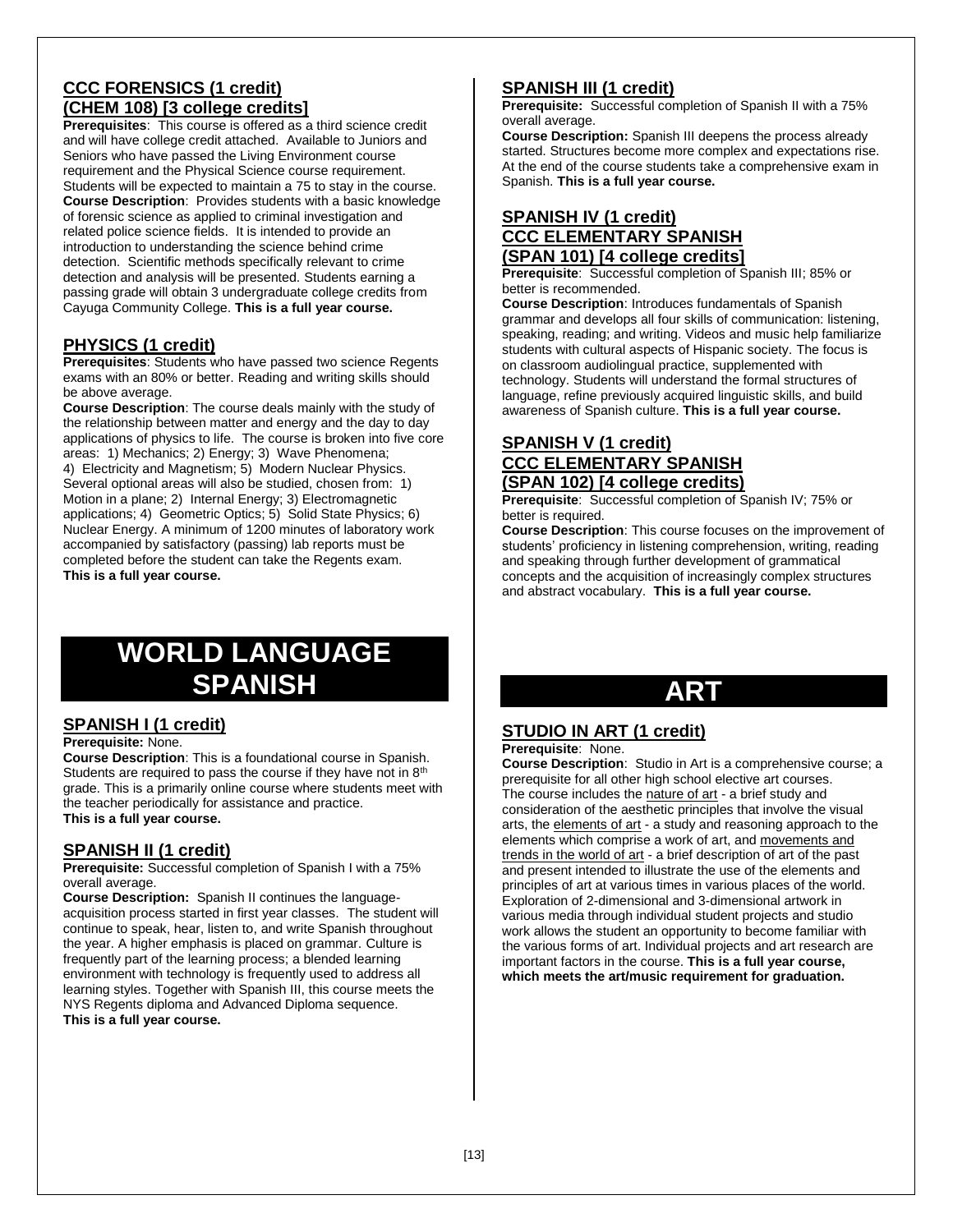#### **DRAWING AND DESIGN FOR PRODUCTION (DDP) (1 credit)**

#### **Prerequisite:** None.

**Course Description:** DDP is an elective course that any student may take, but is geared toward initial fine arts sequence. Students will develop skills and knowledge beneficial for future computer courses. **This is a full year course.**

Major Areas covered are:

- 1) Graphic Language
	- a. Isometric Perspectives and sketching
	- b. Orthographic Projections with dimensioning
	- c. CAD / Solid Modeling
- 2) Principles and Elements of Design
- 3) Modeling and Prototyping

## **SCULPTURE I & II (1 credit)**

**Prerequisite**: Successful completion of Studio in Art or DDP. **Course Description**: Sculpture is an advanced high school art elective. The course involves both the introduction (I) as well as the advanced (II) nature of sculpture - a brief study of the aesthetic visual expression of 3-dimensional form in space, the fundamentals of art in 3-dimensional design, and also style and technique. It offers an opportunity for students to explore the basic processes of sculpture (carving, modeling, casting, and construction) in a variety of media. Exploration of 3-dimensional sculptures in various materials (ceramic clay, plasticine, wax, wood, plaster, metals, paper, cardboard, etc.) allows an opportunity for the student to become familiar with various materials as they may be used in the different sculptural processes. Individual projects and art research are important factors in the total study of Sculpture. **This is a full year course.**

#### **ANIMATION STUDIO (1 credit)**

**Prerequisite:** Successful completion of Studio in Art or DDP. **Course Description**: An exploration of the medium of Animation to create visual stories. Students will explore many types of animation, including flip books, traditional style stop motion animation, claymation, and various types of computer animation. This is a computer intensive course which will involve learning complex applications such as iMovie, some aspects of Adobe Photoshop (previous experience of which will be useful), and Adobe Animate. Students will be required to draw, design, plan, and sequence various short animated films and assignments. **This is a full year course.**

## **DIGITAL PHOTOGRAPHY & GRAPHIC ARTS**

#### **(1 credit)**

**Prerequisite**: Successful completion of Studio Art or DDP. **Course Description: Photography is an advanced high school** art elective. The course involves historical aspects of photography, the technical understanding of photography (light metering, exposure, understanding and control of photographic equipment and software, photographic refinement using appropriate software, etc.) and the study and consideration of the aesthetic principles that involve the visual art of the photograph to give a basic understanding of photography. Students will be involved with the procedure of creating photographs for both artistic and informational purposes. Students will primarily be working with digital media.

**Course Description**: Graphic Arts students will experiment with various graphic arts and print-making processes, such as relief printing, monotype printing, and silk screen printing as a way to explore the principals of design (comprising ideas such as symmetry, balance, and pattern). Students will learn and practice various print-making and design techniques, primarily working with traditional print-making media. **This is a full year course.**

## **DRAWING AND PAINTING (1 credit)**

**Prerequisite**: Successful completion of Studio in Art. **Course Description**: Drawing and Painting is an advanced high school art elective. The course involves a foundation of exploratory experiences in drawing and in painting. Following exploration of all media, students are allowed to select a particular medium on which they would like to concentrate. The opportunity to select a particular medium allows for freedom of individual study. Individual projects and art research in the particular area of interest are important factors in the total study of Drawing and Painting. Portfolio and visual journal will be developed. **This is a full year course.**

#### **CCC PHOTOSHOP (1 credit) ART 252 [3 college credits]**

**Prerequisite:** Successful completion of Studio in Art or DDP with an 85% or higher average &  $11<sup>th</sup>$  or  $12<sup>th</sup>$  grade standing. **Course Description**: Lectures, demonstrations and hands-on activities will enable students to discover the basic theory and application of Adobe Photoshop. Students will complete a series of aesthetically inspired assignments pertaining to captured images, processing and manipulating digital images. Images created will be displayed using a computer monitor or outputted to a printer for critique. **This is a full year course.**

# **MUSIC**

## **CONCERT BAND (.5 credit)**

**Prerequisite**: No previous band experience required. **Course Description**: High School band is offered to students in grades 9-12. This ensemble meets every other day, and students are also offered in-school lessons. There are performances, competitions, and festival field trips held throughout the year, as well as solo and small ensemble performance opportunities. Emphasis is on growth as a complete musician and working together with other members of the ensemble to prepare high-quality performances. **This is a full year course.**

## **CHORUS (.5 credit)**

**Prerequisite**: Any student who enjoys singing, wants to become a better singer, or desires to learn more about music is invited to join the SCCS chorus.

**Course Description**: The full chorus meets 2½ times weekly. Each singer is encouraged to learn more about voice production, tone quality, breathing, diction, and singing with expression. Emphasis is on growth, both in awareness and in actual performance skills. The music studied and the skills learned culminate in two or three concerts per year. Chorus members can also audition for activities such as All-County Chorus, Area All-State Chorus, and can choose to participate in solo and ensemble festivals. **This is a full year course.**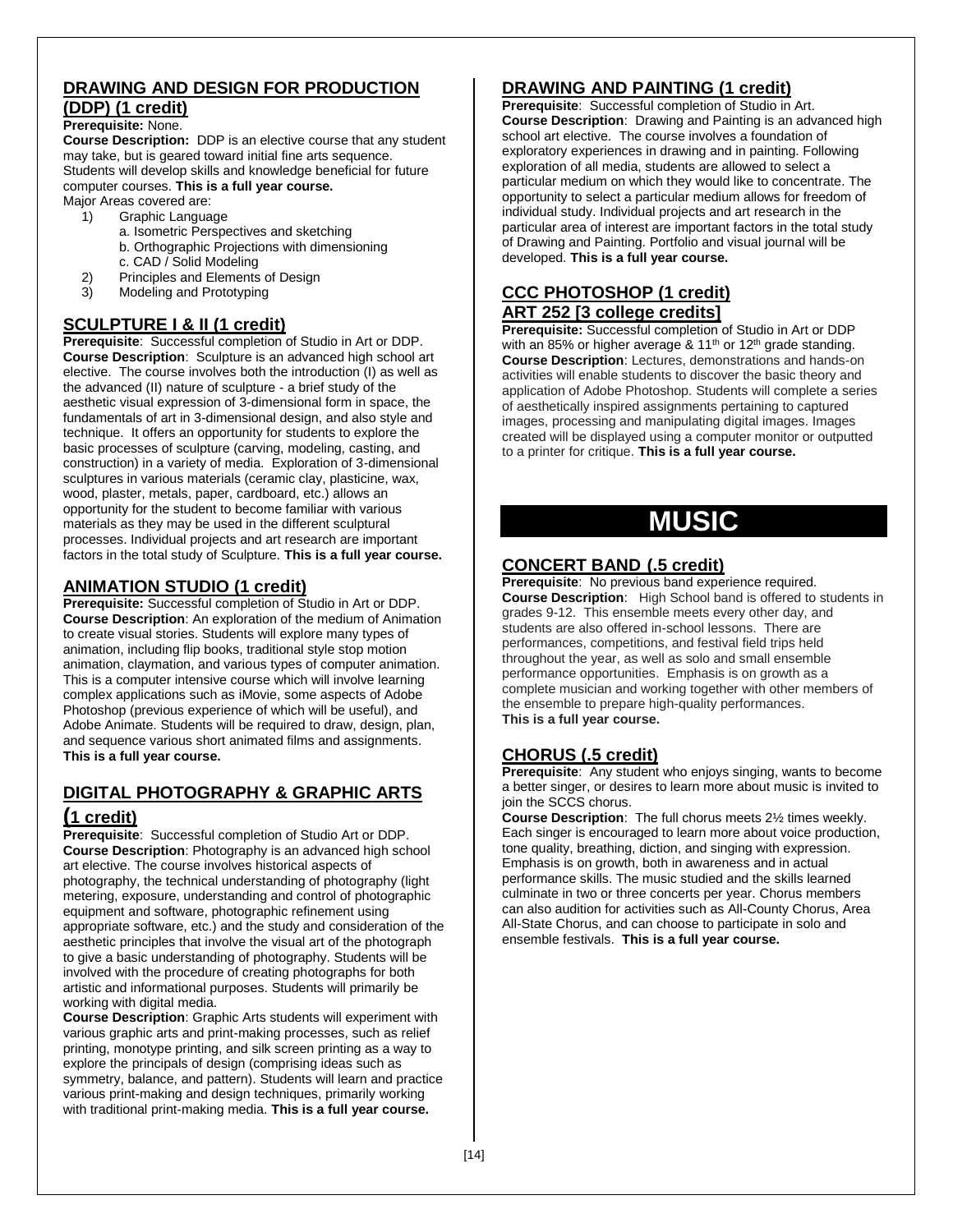#### **SURVEY OF MODERN INSTRUMENTS (.5 credit)**

**Prerequisite:** No previous music experience required. **Course Description:** Students will learn the basic techniques for performing on instruments used in modern music, including piano, guitar, bass guitar, and drum set. The history of these instruments will be explored, as well as their use in popular music genres, such as rock, rap, jazz, funk, pop, country, and world music. Students will also play the instruments in small ensembles. **This is a half year course.**

## **MUSIC TECHNOLOGY (.5 credit)**

**Prerequisite:** Band, choir, modern instruments, or 8<sup>th</sup> grade general music experience required.

**Course Description:** Students will learn to compose music in the MIDI technology lab using a variety of computer software applications. Music theory, popular music styles, and music recording will also be explored.

**This is a half year course.**

## **JAZZ ENSEMBLE (.5 credit)**

**Prerequisite**: Previous band experience and/or an audition. **Course Description**: Jazz band is offered to students in grades 8-12. This ensemble meets two times weekly on Tuesdays and Thursdays at 7:00 am. This organization performs at least two evening concerts yearly as well as assemblies and a festival performance or trip. Music of a wide variety of styles is used. Students learn to be proficient as individuals and as a part of a large group. The jazz band experience is geared to create wellrounded musical intelligence. **This is a full year course.**

#### **INSTRUMENTAL ENSEMBLES (.5 credit)**

**Prerequisite:** Must have an interest in Music.

**Course Description:** Throughout the year we will prepare and practice in small chamber groups to create music. The students will learn about music theory, compose pieces for the class to perform, practice music from band in a smaller ensemble setting, and perform standard chamber music. There will be performance opportunities throughout the year. This experience will make the students more well-rounded performers.

**This is a full year course offered every other day.** 

# **AGRISCIENCE**

#### **PRE-VETERINARY SCIENCE (1 credit)**

**Prerequisite:** Successful completion of Living Environment **Course Description:** Animal Science course is to expose students to agriculture, animal science, and related career options. Students participating in the course will have experiences in various animal science concepts with hands-on activities, projects, and problems. Students' experiences will involve the study of animal anatomy, physiology, behavior, nutrition, reproduction, health, selection, and marketing. For example, students will acquire skills in meeting the nutritional needs of animals while developing balanced, economical rations. Throughout the course, students will consider the perceptions and preferences of individuals within local, regional, and world markets. Students will explore hands-on projects and activities to learn the characteristics of animal science and work on major projects and problems similar to those that animal science specialists, such as veterinarians, zoologists, livestock producers, and industry personnel, face in their respective careers. **This is a full year course.**

## **PLANT SCIENCE (1 credit)**

**Prerequisite:** Successful completion of Living Environment **Course Description:** The CASE – Plant Science course provides a foundation of plant science knowledge and skills. Students will experience various plant science concepts through hands-on activities, projects, and problems. Student experiences will include the study of plant anatomy and physiology, classification, and the fundamentals of production and harvesting. Students will learn how to apply scientific knowledge and skills to use plants effectively for agronomic, forestry, and horticultural industries. Students will discover the value of plant production and its impact on the individual, the local, and the global economy. Students will work on major projects and problems similar to those that plant science specialists, such as horticulturalists, agronomists, greenhouse and nursery managers, and plant research specialists, face in their respective careers. **This is a full year course.**

#### **TECHNOLOGIES IN AGRICULTURE (.5 credit)**

**Prerequisites**: 9<sup>th</sup> or 10<sup>th</sup> grade standing.

**Course Description:** Technologies in Agriculture will expose students to foundational knowledge and skills of technology in the world of agriculture. Students participating in this course will have experiences in various engineering concepts with hands-on activities, projects, and problems. Students will acquire the basic skills to operate, engineer, and design agricultural technology tools and equipment. Throughout the course, students will apply the engineering and design principles to the development of technologies in the agricultural industry. Students will explore projects and problems similar to those that a technician or engineer may face in their respective careers. **This is a half year course.**

#### **PRECISION AGRICULTURE (.5 credit)**

Prerequisites: 9<sup>th</sup> or 10<sup>th</sup> grade standing.

**Course Description:** Precision Agriculture will provide students with an insight into the technology available to support precision agriculture and data management planning applications through hands-on activities, projects, and problems. Precision agriculture is a management system that uses information technology to make improved site-specific decisions on resource application and agronomic practices. Precision agriculture systems are designed to increase production efficiency, productivity and profitability while minimizing unintended impacts on the environment. In this course students will learn the concepts and applications of precision agriculture and become familiar with current hardware, equipment and software to assist them in their practical use. An overview of current technology and their use including autonomous vehicles, GPS, soil and crop proximal sensors, imagery and mapping, and yield monitors. **This is a half year course.**

#### **AGRICULTURE LEADERSHIP (.5 credit)**

Prerequisites: 11<sup>th</sup> or 12<sup>th</sup> grade standing. **Course Description:** The 21st century world expects learners to have the endurance, fortitude, and courage to brave through each new challenge with confidence and competence. Throughout the Agriculture Leadership course students will develop their individual leadership skills necessary to be a strong and successful leader within any industry. In this course students will learn to identify self-awareness and social-awareness through problem and project based learning. **This is a half year course.**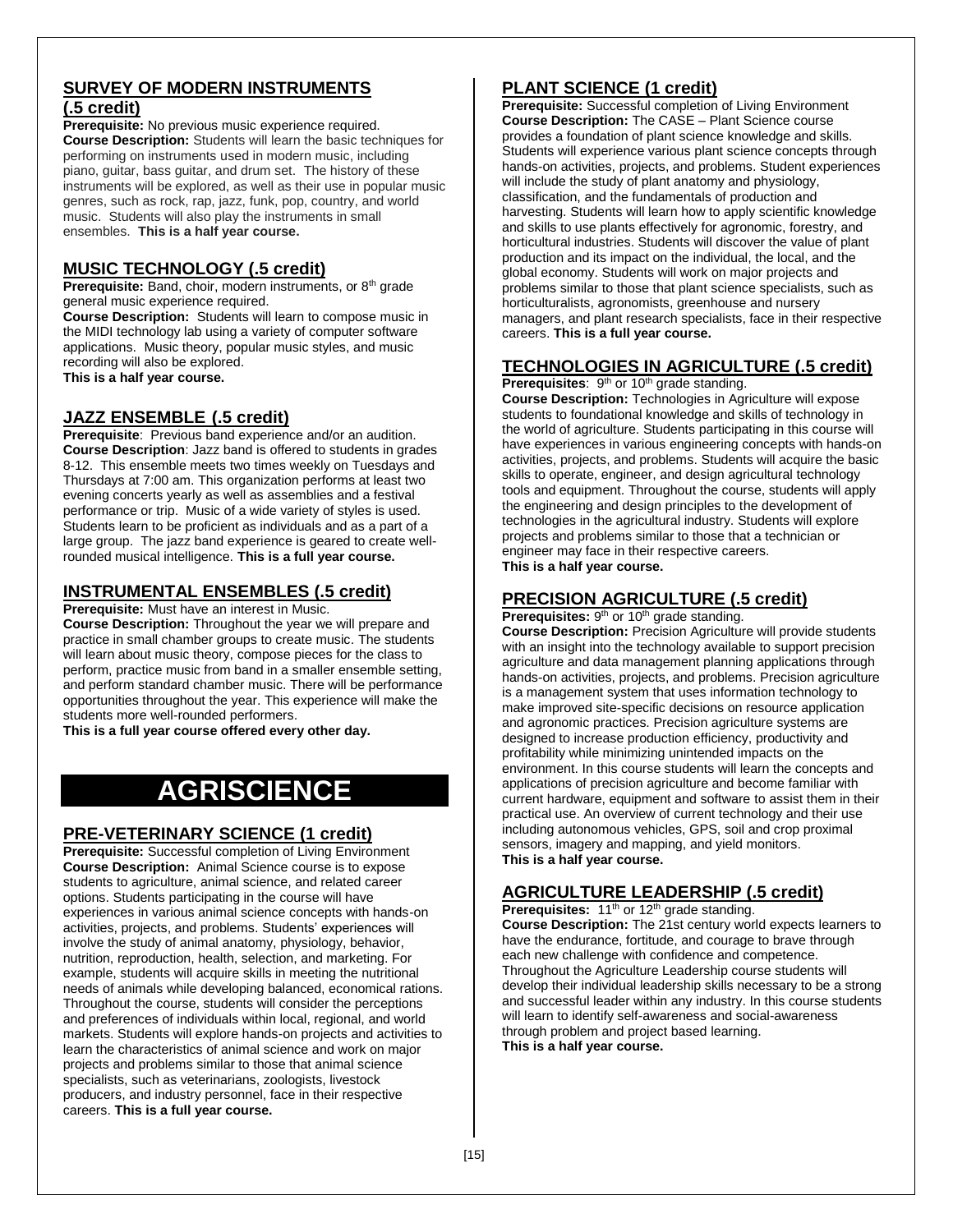## **AGRICULTURE COMMUNICATIONS (.5 credit)**

Prerequisites: 11<sup>th</sup> or 12<sup>th</sup> grade standing.

**Course Description:** Agricultural Communications is a course that will give insight to students about the needs of the agricultural industry. Students will learn about agricultural issues that affect us locally and nationally, and how we can make a difference. Students will focus on individual forms of communication and utilizing it for the betterment of a group. Students will learn about all types of agricultural communications such as event planning, debate, marketing, salesmanship, etc. Students should be prepared to get actively involved in the community in order to complete research-based projects and assignments. **This is a half year course.**

## **AG INDEPENDENT STUDY OPPORTUNITIES:**

## **DURING SCHOOL (1 credit):**

Some examples of this class can include: small engines, landscaping, agricultural communications, leadership, etc. Students must have been enrolled in an agriculture class, and been a member of FFA in the past in order to be enrolled in this class.

## **OUTSIDE OF SCHOOL (1 credit):**

This class is scheduled so the student has a SAE (supervised agricultural experience) outside of school for credit. Students must have completed at least; two agriculture classes in the past, been an active member of the FFA, and working on either their junior or senior year of high school. Note: This is not only working (entrepreneurship or placement); goals are set, experiences are made, and teacher visits the worksite.

# **STEM/TECHNOLOGY**

## **ENERGY APPLICATIONS (1 credit)**

**Prerequisite:** Two (2) years of high school science are needed. A good understanding of mathematical relationships will be beneficial for energy comparisons.

**Course Description:** Energy has become a defining issue of the 21<sup>st</sup> century. This course will explore the environmental, social, and economic impacts of energy. Forms and sources, production and applications of common and alternative energies will be examined. We will also look at the inner workings of manufacturing and transportation throughout history as our sources and types of energy changed. This is a project-oriented class using both physical and conceptual modeling. *This class satisfies a 3rd unit of science credit for graduation requirements.* **This is a full year course.**

## **PRINCIPLES OF ENGINEERING (POE) (1 credit)**

**Prerequisite:** Students enrolling in POE must have completed at least two years of Math, Earth Science and Living Env. This implies that the student is knowledgeable in the areas of Logic, Probability and Statistics, as well as Geometry.

**Course Description:** POE is a hands-on laboratory based course designed for 11<sup>th</sup> and 12<sup>th</sup> grade students with a strong math and science background. Students will utilize the design and problem-solving processes as the basis for solutions when confronting real life issues in mechanics, structures, control devices, and ergonomics. The class will focus on the development and testing of devices that demonstrate the connection between technology and society. **This is a full year course.**

## **PRODUCTION SYSTEMS (1 credit)**

**Prerequisite:** Two **(**2) years of high school science and math. Students enrolling should have good measuring skills and a basic understanding of the mechanical operation of tools and equipment. Knowledge of engineering and production processes will be beneficial as well as some business and marketing background.

**Course Description:** Production Systems primary focus is on Manufacturing. Each student should be prepared to design and build an individual project as well as work together as a team to construct a finished product from segmented parts. In addition, students will work in cooperative-learning groups to mass-produce products for Community Enhancement programs. The class will culminate with a "Shark Tank" type interview where students will attempt to "sell" their products.

- Manufacturing topics include:
- 1) Research and Development
	- a. Ideas are powerful
	- b. Selection of products and resources
	- c. Designing and engineering

2) Production

- a. Starting and organizing a Manufacturing company
- b. Planning and preparing a production system
- c. Marketing **This is a full year course.**

## **AEROSPACE TECHNOLOGY (1 credit)**

## **Option of 3 college credits from TC-3**

**Prerequisites:** Two years of high school science and two years of high school math are required. Students are expected to have background knowledge of the Solar System and be able to perform relatively simple calculations in order to extrapolate data and apply it to various topics in Astronomy, Navigation, and Flight.

**Course Description:** This course will be an introduction into the areas of Astronomy, Flight, and Navigation starting with the history of each and progressing to the modern day technology used within all three topics. Besides learning how to find the temperatures of individual stars, students will be able to calculate the approximate distances to planets within our solar system and to astronomical bodies "beyond where no one has gone before." Most navigational practices on Earth are not applicable to space travel, therefore different methods of getting from here to there will be investigated. Many of the principles of flight are modified for conditions in space, and students will have the opportunity to experiment with different designs of gliders, airplanes, and rockets during the year, weather permitting. Problem solving opportunities will call for the use of logic and analysis. Students opting to enroll in the TC-3 College Now program can earn three college science credits for completing and passing the course in addition to the high school credit. **This is a full year course.**

## **EMERGING TECHNOLOGIES (1 credit)**

#### **Prerequisites:** None

**Course Description:** Emerging Technologies is an introductory technology course that will study and utilize some of the newest technologies. Class topics will include: Drones, Fabrication, Flight Simulation, AR/VR, Gaming/App Design and GPS. Students will learn about the history of technology as well as exploration of careers involving new technologies. Much of the course is designed to provide hands-on experience with the technologies while learning practical applications. **This is a full year course.**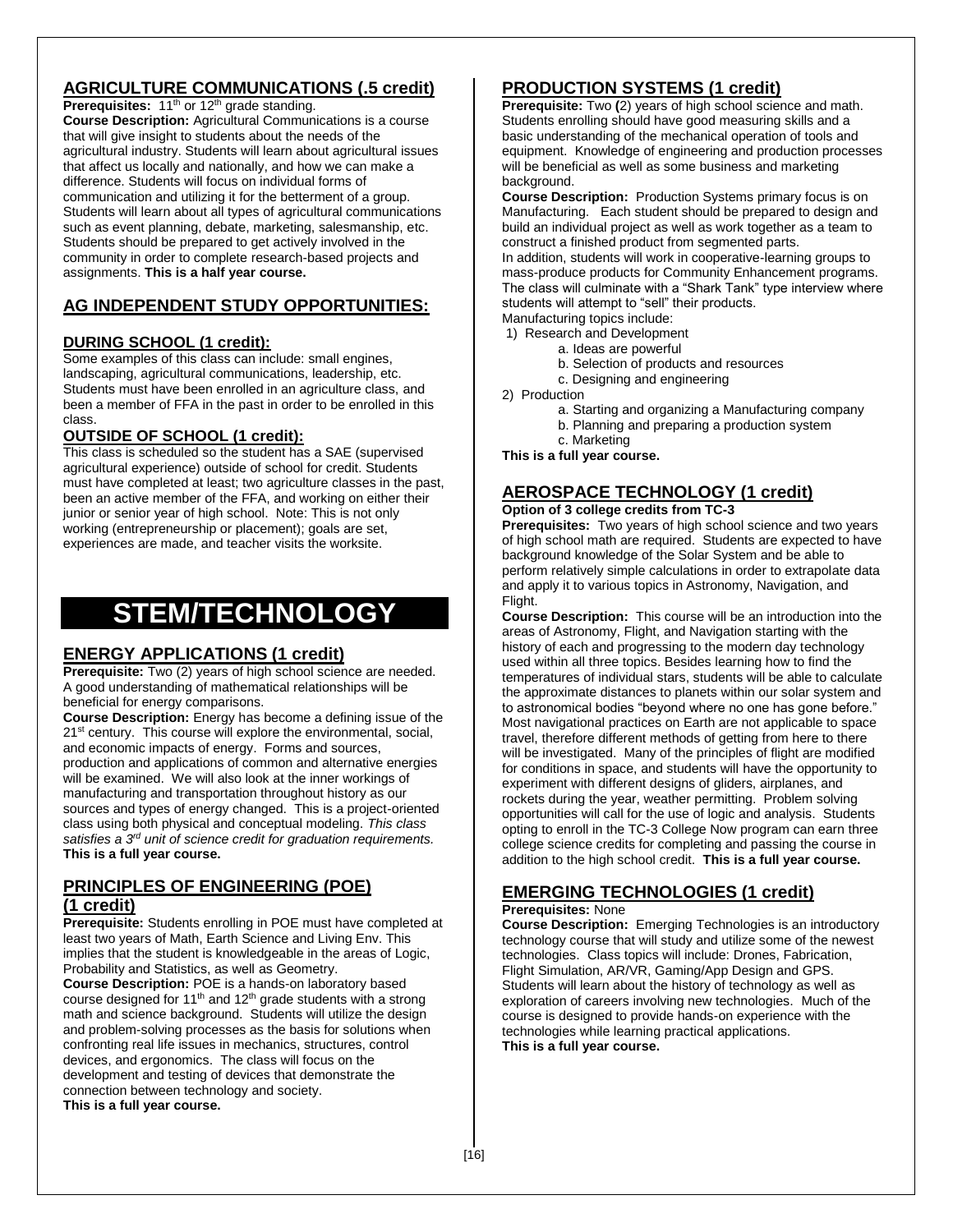# **PHYSICAL EDUCATION & HEALTH**

*Our PE participation policy for grades 9-12: Student is expected to dress in clothing appropriate for the activity; should the student not have access to appropriate clothing, it may be provided by the school in order for the student to participate on any given day. Students will be afforded an opportunity to make up all missed classes. Students who fail to participate in class and do not choose to make up classes risk failing the course, removal from the course and loss of credit for PE.*

## **PHYSICAL EDUCATION – GRADES 9-12 (.5 credit)**

It is the goal of the Physical Education department to involve students in a variety of activities throughout their high school career. Areas of emphasis will be fitness and wellness, motor skill, cognitive ability, game knowledge and strategies, safety, participation, attitudes, and values. Fitness tests will be administered two times a year. **Two credits (4 years) of PE with a passing grade is necessary for graduation credit.** 

#### **Physical Education – 9 th and 10th Grades**

In PE 9-10 a broad range of activities will be offered including but not limited to: Soccer, Volleyball, Football, Field Hockey, Swimming, Basketball, Team Handball, Tennis, Project Adventure, Track, Softball, Broomball, Resistance Training, Floor Hockey, Lacrosse, and Wrestling.

#### **Physical Education 11th Grade**

In PE 11 the focus will shift to more of a lifetime fitness objective. The broad range of activities for 11<sup>th</sup> graders will be offered including but not limited to: Resistance Training, Circuit Training, Swimming, Tennis, Softball, Volleyball, Basketball, Golf, and **Racquetball** 

#### **Physical Education 12th Grade**

In PE 12 the focus will stay as it was in 11<sup>th</sup> grade. The students will be given the opportunity to elect what choice they would like in 12-week blocks.

#### **CCC FITNESS THEORY & APPLICATION (.5 credit) (PE 144) [1 college credit]**

**Prerequisite:** 12<sup>th</sup> grade standing.

**Course Description**: Basic theory of fitness, appraisal of fitness levels and applying knowledge to personal fitness goals. This course can be used in place of PE 12.

**This is a half year course offered every other day.** 

#### **HEALTH (.5 credit)**

**Prerequisite:** None.

**Course Description**: Health and Wellness is a mandated course designed to increase students' awareness of relevant health problems, their prevention, and their impact on one's lifestyle and quality of life. This course provides students with the understandings and skills necessary to: set realistic goals, make informed decisions, communicate assertively, and how to manage stress. Topics include: foundations of health education, mental illnesses, stress, personality types, relationships, sexuality, awareness of available community resources, nutrition/obesity, fitness, life stages, diseases and their prevention, parenting skills, disability awareness, personal safety, illegal drug use/abuse and the use/abuse of alcohol and tobacco. Students will be evaluated through quizzes, tests, homework, journal writings, current event articles, and a miniresearch project and presentation. **This is a half year course.**

## **INTERNATIONAL CUISINE (.5 credit)**

Prerequisite: 11<sup>th</sup> or 12<sup>th</sup> grade standing.

**Course Description**: This course will explore

countries/regions/cultures/religions studied in Global History year 1 and 2. Students will study each region for a 50-100 year span to learn about the: events that occurred, rituals related to their society/religion/culture, and resources available that influenced what they ate. For each students will duplicate a team chosen food/meal and prepare/eat it as closely to original as possible. **This is a half year course.**

# **OTHER**

#### **SENIOR SEMINAR (.5 credit)**

**Prerequisite**: 12<sup>th</sup> grade standing. **Course Description**: Senior Seminar is designed to help students navigate the post-secondary process by providing the knowledge, tools, and support needed to identify a variety of options, align these options with career goals, and make an informed decision about life after high school. Students will investigate various post high school options, such as college, career training, entering the work force or the military. College and career exploration will be completed on Naviance, as will resume building, scholarships, letters of recommendation, and understanding financial aid. Various life skills such as navigating finances, discovering motivation, mastering self-management, developing emotional intelligence, and SMART goals will also be addressed. **This is a full year course offered every other day**.

# **CAYUGA-ONONDAGA BOCES**

More information on the CTE & New Visions program is available via: **http://www.cayboces.org**

Students who attend BOCES CTE programs are bused from their home schools for 2½ hour sessions every day. The other half day is spent in their home schools where they continue their regular course work. First year programs are offered to 11th grade students in the afternoon and second year programs are offered to 12th grade students in the morning. Students may receive up to 7.5 credits for their two-year programs.

Programs available through Career and Technical Education programs at the Regional Education Center:

- Auto Technology
- Auto Body
- Building Trades Computer Aided
- Manufacturing/Welding
- Computer Information Technology
- Computer Service Technology
- **Cosmetology**
- Criminal Justice
- Culinary Arts
- Early Childhood Ed
- Emerging Careers
- Graphic Design
- Health Related Occupations
- Heavy Equipment
- Machining & Welding
- Outdoor Power Equipment
- Plant & Animal Sciences
- Residential & Industrial Electricity
- The New Visions Medical Program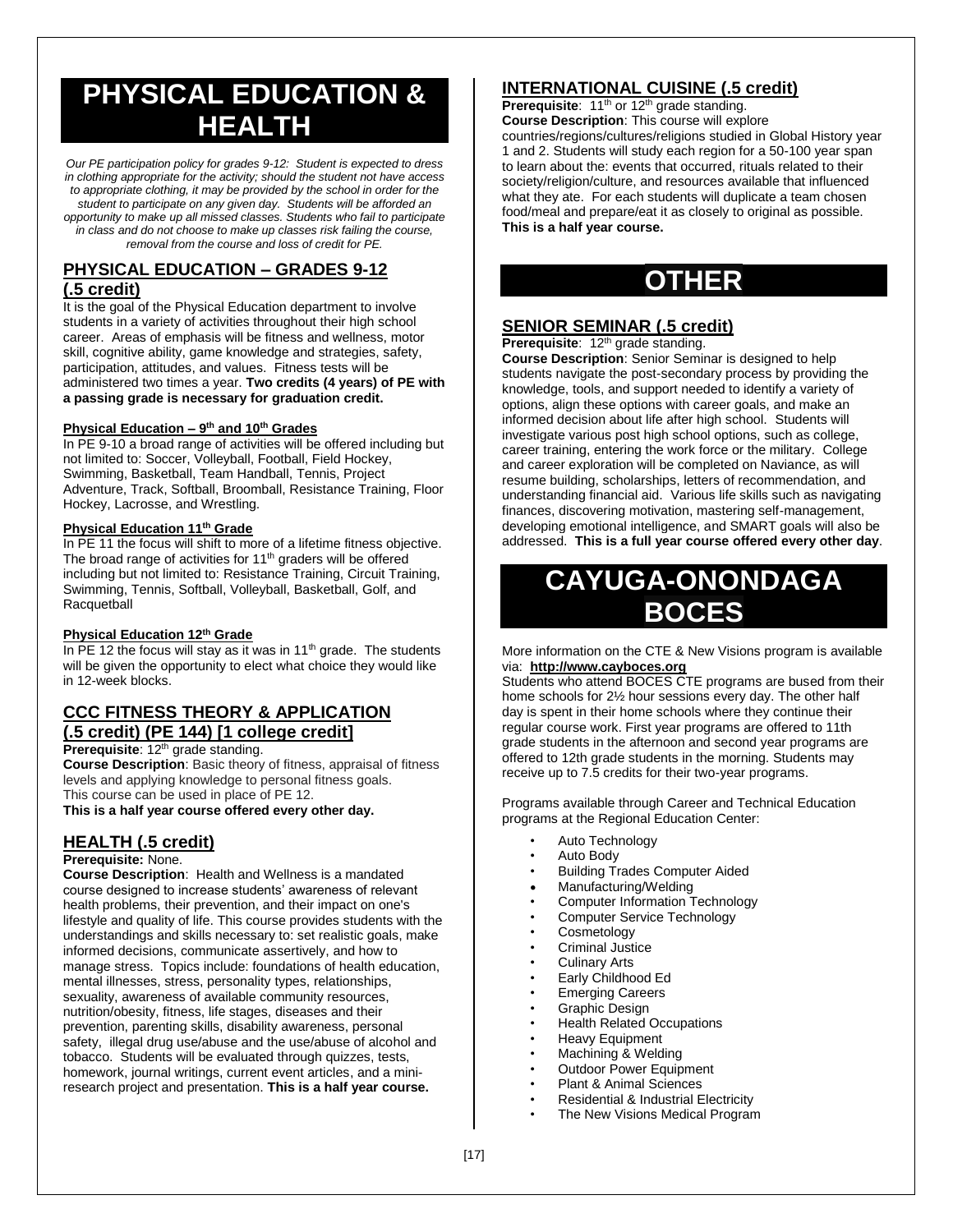# **SCCS JR HS GRADE 7 & 8 SCHEDULE**

Junior high school students will follow a modified block schedule. Each day, students will begin with an advisement period from 7:40-8:00 am. Our block schedule will contain many courses held for 82 minute periods. The blocked courses in the schedule are denoted with an asterisk. As an example within the schedule, students will have two core courses (ELA & Social Studies) on A/C days and the other 2 core courses (Math & Science) on B/D days. Also, included in the schedule are project-based courses that are blocked every other day and may be team taught with two teachers. We also offer a re-teach lab for students throughout the year. Courses such as Health, PE, Band, Chorus, and Music are single periods (41 minute periods) taught every other day.

## **YEARLY LOOK AT SCCS JR HIGH SCHOOL (Grades 7 & 8)**

| 7 <sup>th</sup> Grade                    | 8 <sup>th</sup> Grade                     |
|------------------------------------------|-------------------------------------------|
| Advisement                               | Advisement                                |
| *English 7                               | *English 8                                |
| *Social Studies 7                        | *Social Studies 8                         |
| *Math 7                                  | *Math 8                                   |
| *Science 7                               | *Science 8                                |
| Lunch                                    | Lunch                                     |
| *AgriMath 7 (project based)              | *Spanish I                                |
| Band and/or Chorus/SH                    | Re-teach/Enrich/PE                        |
| Health/PE                                | Music/Band and/or Chorus/SH or Studio Art |
|                                          | or Music Tech                             |
| *ELArt 7 (project based) and/or Re-teach | *STEM 8 (project based)                   |
|                                          |                                           |

*\*Blocked Course (82 minutes every other day)*

## **Project Based Learning**

**What is project-based learning?** Project-based learning is an instructional model that involves students in investigations of 'real-life' problems that culminate in authentic products. Projects that make for stronger classroom learning opportunities can vary widely in subject matter and scope, and can be delivered at a wide range of grade levels. A few defining features of project based learning:

- Projects grow out of challenging questions
- Projects put students in an active role such as: problem solver, decision maker, and investigator
- Projects serve specific, significant educational goals
- Projects can bring community businesses in as a partner to the school

## **Project Based Courses**

7<sup>th</sup> grade - AgriMath 7 th grade - EL*Art* 8<sup>th</sup> grade - STEM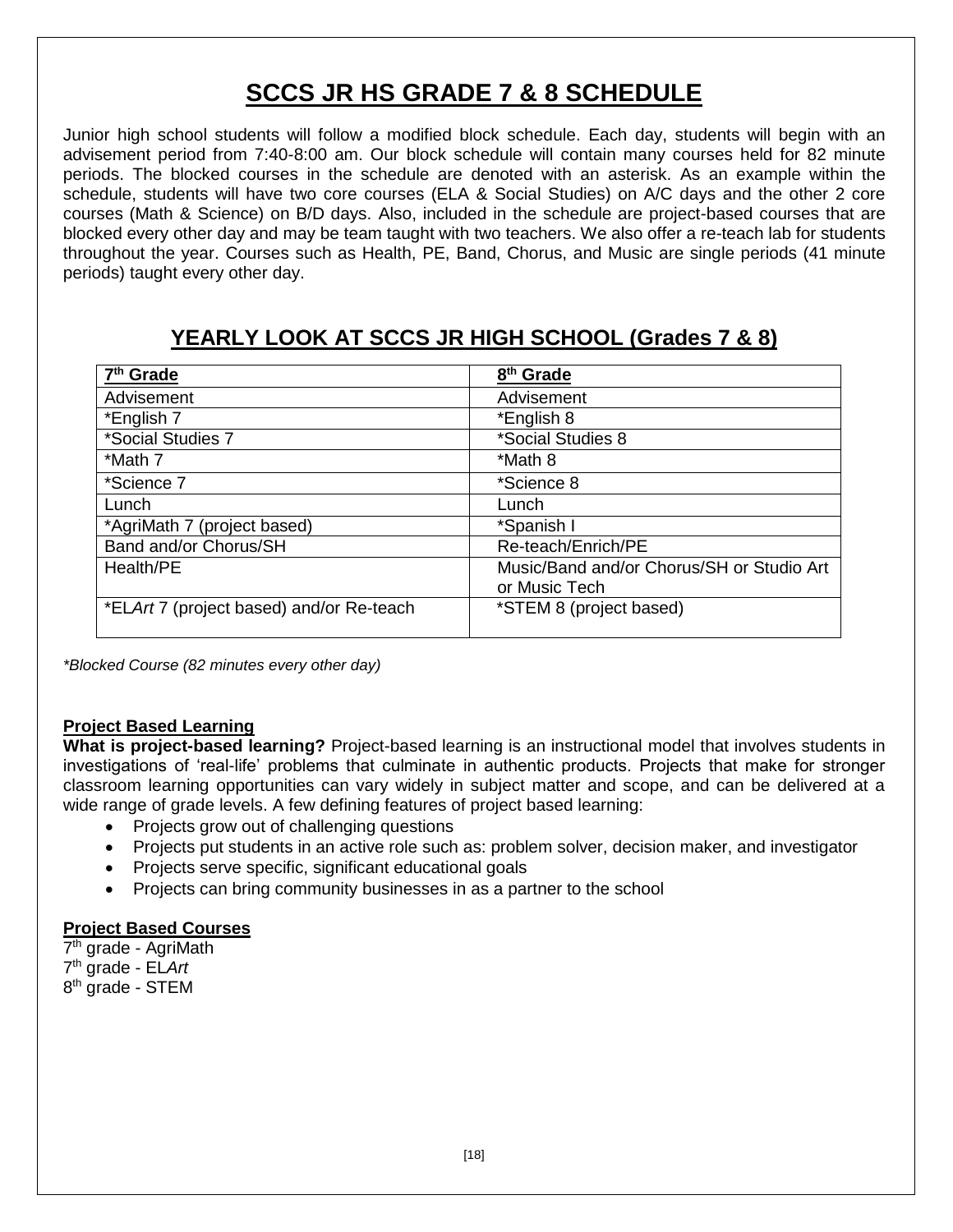# **ENGLISH**

#### **ELA 7 & 8**

**Course description**: The overarching focus of the 7th and 8th grade curriculum is on building students' language arts skills as they develop knowledge about the world. Unit modules from EngageNY will be used to guide and focus the instruction of the Common Core curriculum for both grades. 7th grade units of study may include the following: (1) Journeys and Survival: Reading closely and writing to learn; (2) Working Conditions: Working with evidence; (3) Slavery: Understanding perspectives; (4) This is Your Brain: Understanding perspectives and working with non-fiction articles; (5) Narratives that Pop!: Writing Personal Narrative. 8th grade units of study may include the following: (1) Refugees Finding Home: Reading closely and writing to learn; (2) Taking a Stand: Working with evidence; (3) Literature Circles: Analyzing authors purpose and use of literary elements. During each year, normally in April or May, all students will take the ELA 7 and ELA 8 NYS assessments. *These courses are yearlong and blocked every other day for (82 min).*

# **SOCIAL STUDIES**

#### **SOCIAL STUDIES 7 & 8**

**Course description**: Social studies in grades 7 and 8 is generally a two-year investigation of United States and New York State history. However, students may be taught mini-units on Global History to support curriculum in ELA. In  $7<sup>th</sup>$  grade, students will study historical periods beginning with pre-Columbian cultures to the events leading to the Civil War. In 8<sup>th</sup> grade, students will continue their study of American history from the Civil War to current events. Students will make connections between time periods while they trace trends in the economic, social and political characteristics at the federal and state levels. Students will participate in group activities and class discussions on a daily basis. Throughout the year, students will complete classwork, homework, quizzes, projects, presentations and exams. Essay writing and analytical reading assignments are also included in the  $7<sup>th</sup>$  and  $8<sup>th</sup>$  grade social studies curriculum. *These courses are yearlong and blocked every other day for (82 min).*

# **MATHEMATICS**

## **MATH 7**

**Course description**: In Grade 7, instructional time should focus on four critical areas: (1) developing understanding of and applying proportional relationships; (2) developing understanding of operations with rational numbers and working with expressions and linear equations; (3) solving problems involving scale drawings and informal geometric constructions, and working with two- and three-dimensional shapes to solve problems involving area, surface area, and volume; and (4) drawing inferences about populations based on samples.

The topics that will be covered are **Ratios and Proportional Relationships-** Analyze proportional relationships and use them to solve real-world and mathematical problems, **The Number** 

**System-** Apply and extend previous understandings of operations with fractions to add, subtract, multiply, and divide rational numbers, **Expressions and Equations-** Use properties of operations to generate equivalent expressions. Solve real-life and mathematical problems using numerical and algebraic expressions and equations,

**Geometry-** Draw, construct and describe geometrical figures and describe the relationships between them. Solve real-life and

mathematical problems involving angle measure, area, surface area, and volume), **Statistics and Probability-** Use random sampling to draw inferences about a population. Draw informal comparative inferences about two populations. Investigate chance processes and develop, use, and evaluate probability models.

All students will take the NYS Math 7 assessment, normally offered in April or May. *This course is yearlong and blocked every other day for (82 min).* 

#### **MATH 7 ENRICHED**

**Prerequisite**: 92% overall average or higher in Math 6 and teacher recommendation.

**Course description**: In addition to the curriculum followed in Math 7 students will complete at least two projects in accordance to our PBL guidelines. Students will also begin math 8 curriculum in May and June. *This course is yearlong and blocked every other day for (82 min).*

#### **MATH 8**

In Grade 8, instructional time should focus on three critical areas: (1) formulating and reasoning about expressions and equations, including modeling an association in bivariate data with a linear equation, and solving linear equations and systems of linear equations; (2) grasping the concept of a function and using functions to describe quantitative relationships; (3) analyzing twoand three-dimensional space and figures using distance, angle, similarity, and congruence, and understanding and applying the Pythagorean Theorem.

The topics that will be covered are **The Number System-** Know that there are numbers that are not rational, and approximate them by rational numbers. **Expressions and Equations-** Work with radicals and integer exponents. Understand the connections between proportional relationships, lines, and linear equations. Analyze and solve linear equations and pairs of simultaneous linear equations. **Functions -** Define, evaluate, and compare functions. Use functions to model relationships between quantities. **Geometry-** Understand congruence and similarity using physical models, transparencies, or geometry software. Understand and apply the Pythagorean Theorem. Solve real-world and mathematical problems involving volume of cylinders, cones and spheres. **Statistics and Probability-**Investigate patterns of association in bivariate data. All students will take the NYS Math 8 assessment, normally offered in April or May. *This course is yearlong and blocked every other day for (82 min).*

#### **MATH 8 ENRICHED**

**Prerequisite**: 92% overall average or higher in Math 7 and teacher recommendation.

**Course description**: In addition to the curriculum followed in Math 8 students will complete at least two projects in accordance to our PBL guidelines. Students will also begin Algebra I curriculum in May and June. *This course is yearlong and blocked every other day for (82 min).*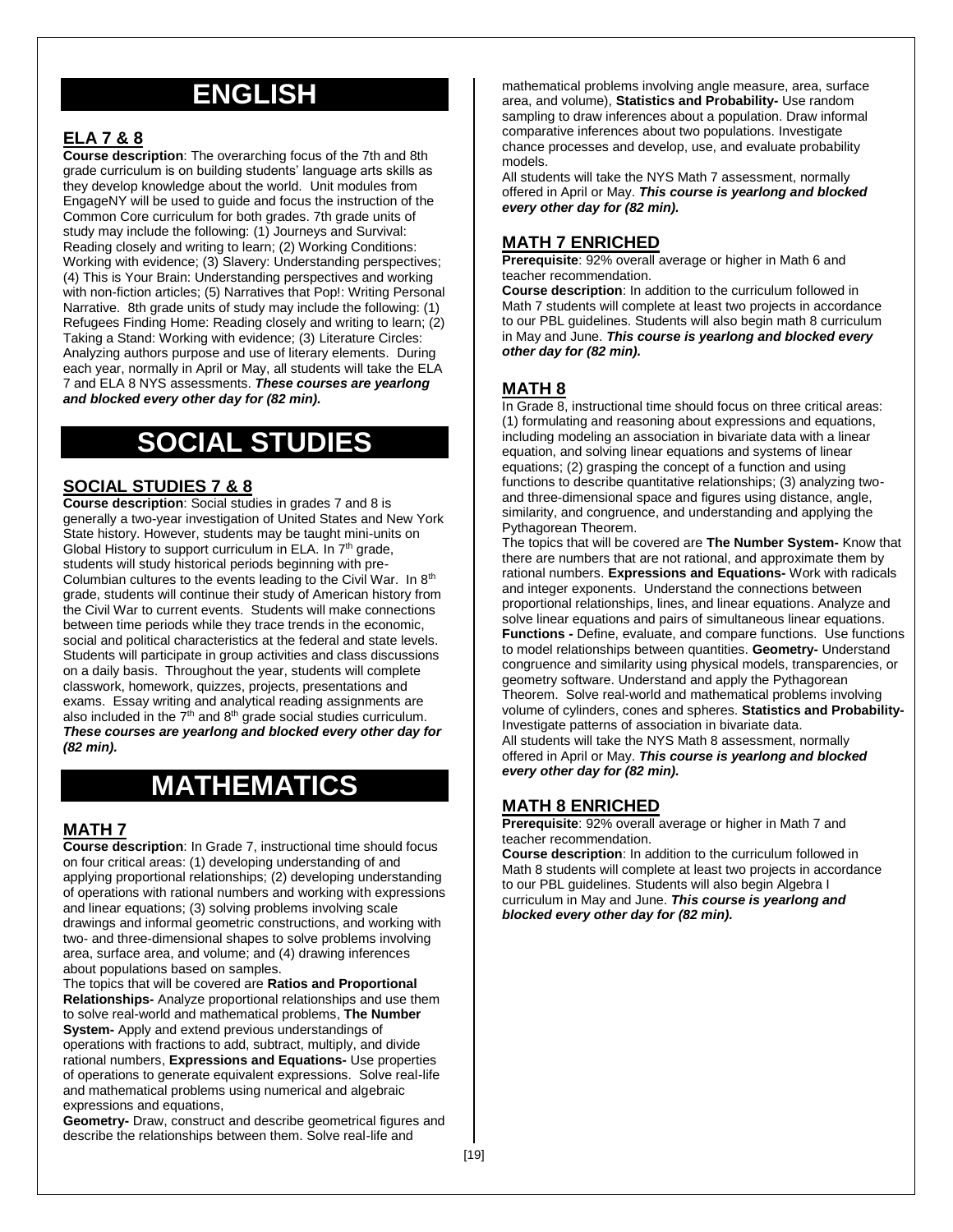# **SCIENCE**

#### **SCIENCE 7 -- LIFE SCIENCE**

Life science is the study of all living things. We will study what kinds of cells make them up, their genetics and the various life processes necessary for them to live and reproduce. Hands on activities will stress the scientific method and problem solving with experimentation. Emphasis will be placed on using the metric system with the microscope. This course is designed to meet the state standards tested within the  $8<sup>th</sup>$  grade Intermediate-Level science test, as well as prepare students for the rigors of the 10th grade Living Environment course. *This course is yearlong and blocked every other day for (82 min).*

#### **SCIENCE 8 -- PHYSICAL SCIENCE**

Physical science is the combined study of basic Chemistry and Physics as well as a short review of the Earth Science and Living Environment courses of  $6<sup>th</sup>$  and  $7<sup>th</sup>$  grade. For the first half of the year, a strong focus will be placed on the concept of density, the understanding of matter, and the periodic table. The second portion of the year will be devoted to forces, work, power, waves, and magnetism. Hands-on activities will be used to drive skill development in critical thinking, graphing, inferring, observing, and measurement. This course is designed to meet the state standards tested within the 8<sup>th</sup> grade Intermediate-Level science test, as well as prepare the students for the rigors of the  $11<sup>th</sup>$  and 12<sup>th</sup> grade Chemistry and Physics courses. All students will take the NYS Intermediate Science assessment. The test is given in two parts, the performance portion is normally offered in May and the written portion is normally offered in June. *This course is yearlong and blocked every other day for (82 min).*

# **SPANISH**

#### **Spanish I (1 HS credit)**

#### **Prerequisite:** None

**Course Description**: This course is a foundational course for all in 8<sup>th</sup> grade. Students are required to pass the course and proficiency exam at the end of the year to obtain HS credit. Should students not be successful, she/he will need to repeat the course in 9<sup>th</sup> grade. The approach will involve reading, storytelling, acting and active use of the language. *This course is yearlong and blocked every other day for (82 min).*

# **ART**

#### **EL***Art* **7**

This is a project-based course designed to develop and strengthen the language and writing skills of 7th grade students via the fine arts. Art history and the exposure to a range of artists and their use of certain mediums will also be a starting point for the hands-on projects. Painting, drawing, and printmaking as well as sculptural mediums like clay are all part of the experience. Students will utilize the writing process as they prepare poetry, narratives, and informational and persuasive texts for publication. Additionally, students will use the Mac Lab daily to produce writing, conduct research, study conflict resolution and create multimedia presentations. The course is team taught with an English and art teacher. *This course is offered every day for 12 weeks (82 min). The course is team taught with a ELA and Art teacher.* 

## **STUDIO IN ART (1 HS credit)**

**Prerequisite**: Must be teacher recommended.

**Course Description**: Studio in Art is a comprehensive course; a prerequisite for all other high school elective art courses. The course includes the nature of art - a brief study and consideration of the aesthetic principles that involve the visual arts, the elements of art - a study and reasoning approach to the elements which comprise a work of art, and movements and trends in the world of art - a brief description of art of the past and present intended to illustrate the use of the elements and principles of art at various times in various places of the world. Exploration of 2-dimensional and 3-dimensional artwork in various media through individual student projects and studio work allows the student an opportunity to become familiar with the various forms of art. Individual projects and art research are important factors in the total study of Studio in Art. *This is a full year course, which meets the art/music requirement for HS graduation.*

# **MUSIC**

## **MUSIC TECHNOLOGY 8 (.5 HS credit)**

#### **Prerequisite:** None

**Course Description:** Students will learn to compose music in the MIDI technology lab using a variety of computer software applications. Music theory, popular music styles, and music recording will also be explored. *This is a yearlong course offered every other day for (41 min).*

#### **BAND 7/8**

Students will increase their functional knowledge of the instrument they play through lessons to develop their sound, technique, and reading ability. During the year students will learn to work as an ensemble to create a group sound from a composer's written idea. The students will also have the opportunity to be judged and ranked at a county level through NYSSMA solo festivals. Students will set and strive to meet goals that should prepare them for the High School level band. *This is a yearlong course offered every other day for (41 min).*

#### **CHORUS 7/8**

Students will learn proper singing technique in order to sing together as an ensemble. Topics of instruction include vocal anatomy, healthy singing habits, note and rhythm reading, and choral ensemble skills. Students will perform a variety of music, ranging from classical to jazz to pop, at two concerts*. This is a yearlong course offered every other day for (41 min).*